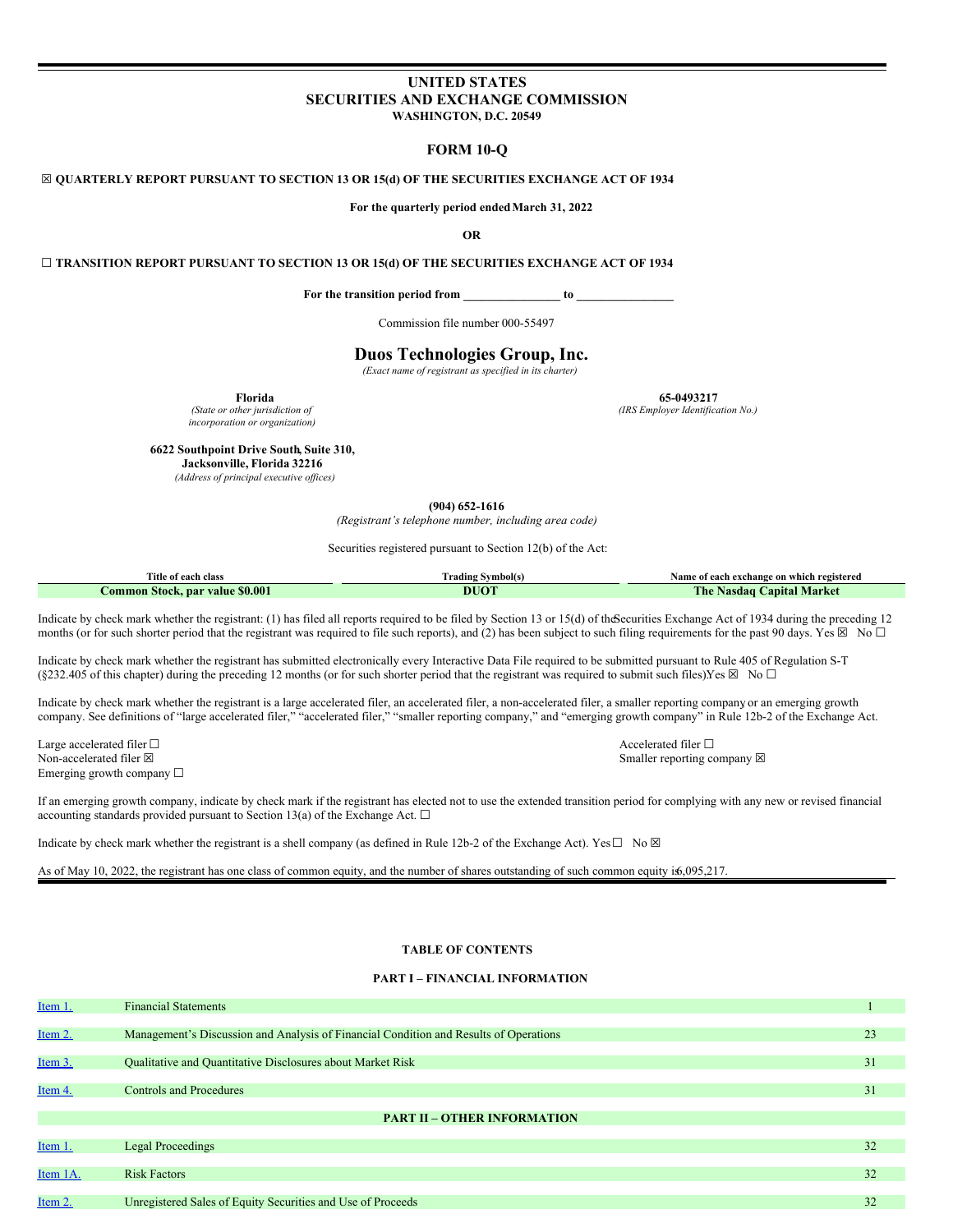

# **PART I FINANCIAL INFORMATION**

**Item 1. Financial Statements.**

## <span id="page-1-0"></span>**DUOS TECHNOLOGIES GROUP, INC. AND SUBSIDIARIES CONSOLIDATED BALANCE SHEETS**

|                                                                                                                                                                                                            | March 31,<br>2022    |              | December 31,<br>2021 |
|------------------------------------------------------------------------------------------------------------------------------------------------------------------------------------------------------------|----------------------|--------------|----------------------|
|                                                                                                                                                                                                            | (Unaudited)          |              |                      |
| <b>ASSETS</b>                                                                                                                                                                                              |                      |              |                      |
| <b>CURRENT ASSETS:</b><br>Cash                                                                                                                                                                             | \$                   | \$           |                      |
| Accounts receivable, net                                                                                                                                                                                   | 5,329,863<br>329,946 |              | 893,720<br>1,738,543 |
| Contract assets                                                                                                                                                                                            | 267,672              |              | 3,449                |
| Inventory                                                                                                                                                                                                  | 322,764              |              | 298,338              |
| Prepaid expenses and other current assets                                                                                                                                                                  | 838,981              |              | 354,613              |
| <b>Total Current Assets</b>                                                                                                                                                                                | 7,089,226            |              | 3,288,663            |
|                                                                                                                                                                                                            |                      |              |                      |
| Property and equipment, net                                                                                                                                                                                | 632,631              |              | 603,253              |
| Operating lease right of use asset                                                                                                                                                                         | 4,848,129            |              | 4,925,765            |
| Security deposit                                                                                                                                                                                           | 600,000              |              | 600,000              |
|                                                                                                                                                                                                            |                      |              |                      |
| <b>OTHER ASSETS:</b>                                                                                                                                                                                       |                      |              |                      |
| Patents and trademarks, net                                                                                                                                                                                | 65,554               |              | 66,482               |
| <b>Total Other Assets</b>                                                                                                                                                                                  | 65,554               |              | 66,482               |
|                                                                                                                                                                                                            |                      |              |                      |
| <b>TOTAL ASSETS</b>                                                                                                                                                                                        | \$<br>13,235,540     | \$           | 9,484,163            |
|                                                                                                                                                                                                            |                      |              |                      |
| LIABILITIES AND STOCKHOLDERS' EQUITY                                                                                                                                                                       |                      |              |                      |
|                                                                                                                                                                                                            |                      |              |                      |
| <b>CURRENT LIABILITIES:</b>                                                                                                                                                                                |                      |              |                      |
| Accounts payable                                                                                                                                                                                           | \$<br>967,193        | $\mathbb{S}$ | 1,044,500            |
| Notes payable - financing agreements                                                                                                                                                                       | 166,657              |              | 52,503               |
| Accrued expenses                                                                                                                                                                                           | 587,471              |              | 618,093              |
| Equipment financing payable-current portion                                                                                                                                                                | 67,563               |              | 80,335               |
| Operating lease obligations-current portion                                                                                                                                                                | 395,468              |              | 315,302              |
| Contract liabilities                                                                                                                                                                                       | 2,364,018            |              | 1,829,311            |
| <b>Total Current Liabilities</b>                                                                                                                                                                           | 4,548,370            |              | 3,940,044            |
| Equipment financing payable, less current portion                                                                                                                                                          | 11,664               |              | 22,851               |
|                                                                                                                                                                                                            |                      |              |                      |
| Operating lease obligations, less current portion                                                                                                                                                          | 4,729,710            |              | 4,739,783            |
| <b>Total Liabilities</b>                                                                                                                                                                                   | 9,289,744            |              | 8,702,678            |
|                                                                                                                                                                                                            |                      |              |                      |
| Commitments and Contingencies (Note 4)                                                                                                                                                                     |                      |              |                      |
|                                                                                                                                                                                                            |                      |              |                      |
| STOCKHOLDERS' EQUITY:                                                                                                                                                                                      |                      |              |                      |
| Preferred stock: \$0.001 par value, 10,000,000 authorized, 9,480,000 shares available to be designated                                                                                                     |                      |              |                      |
| Series A redeemable convertible preferred stock, \$10 stated value per share, 500,000 shares designated; 0 issued and                                                                                      |                      |              |                      |
| outstanding at March 31, 2022 and December 31, 2021 convertible into common stock at \$6.30 per share                                                                                                      |                      |              |                      |
| Series B convertible preferred stock, \$1,000 stated value per share, 15,000 shares designated; 851 and 851 issued and                                                                                     |                      |              |                      |
| outstanding at March 31, 2022 and December 31, 2021, convertible into common stock at \$7 per share                                                                                                        | 851,000              |              | 851,000              |
| Series C convertible preferred stock, \$1,000 stated value per share, 5,000 shares designated; 0 issued and outstanding at                                                                                 |                      |              |                      |
| March 31, 2022 and 2,500 issued and outstanding at December 31, 2021, convertible into common stock at \$.50 per share                                                                                     |                      |              | 2,500,000            |
| Common stock: \$0.001 par value; 500,000,000 shares authorized, 6,096,541 and 4,111,047 shares issued, 6,095,217 and<br>4,109,723 shares outstanding at March 31, 2022 and December 31, 2021, respectively | 6,097                |              |                      |
|                                                                                                                                                                                                            |                      |              | 4,111                |
| Additional paid-in-capital                                                                                                                                                                                 | 51,387,818           |              | 43,080,877           |
| Total stock and paid-in-capital                                                                                                                                                                            | 52,244,915           |              | 46,435,988           |
| Accumulated deficit                                                                                                                                                                                        | (48, 141, 667)       |              | (45, 497, 051)       |
| Sub-total                                                                                                                                                                                                  | 4,103,248            |              | 938,937              |
| Less: Treasury stock (1,324 shares of common stock at March 31, 2022 and December 31, 2021)                                                                                                                | (157, 452)           |              | (157, 452)           |
| <b>Total Stockholders' Equity</b>                                                                                                                                                                          | 3,945,796            |              | 781,485              |
|                                                                                                                                                                                                            |                      |              |                      |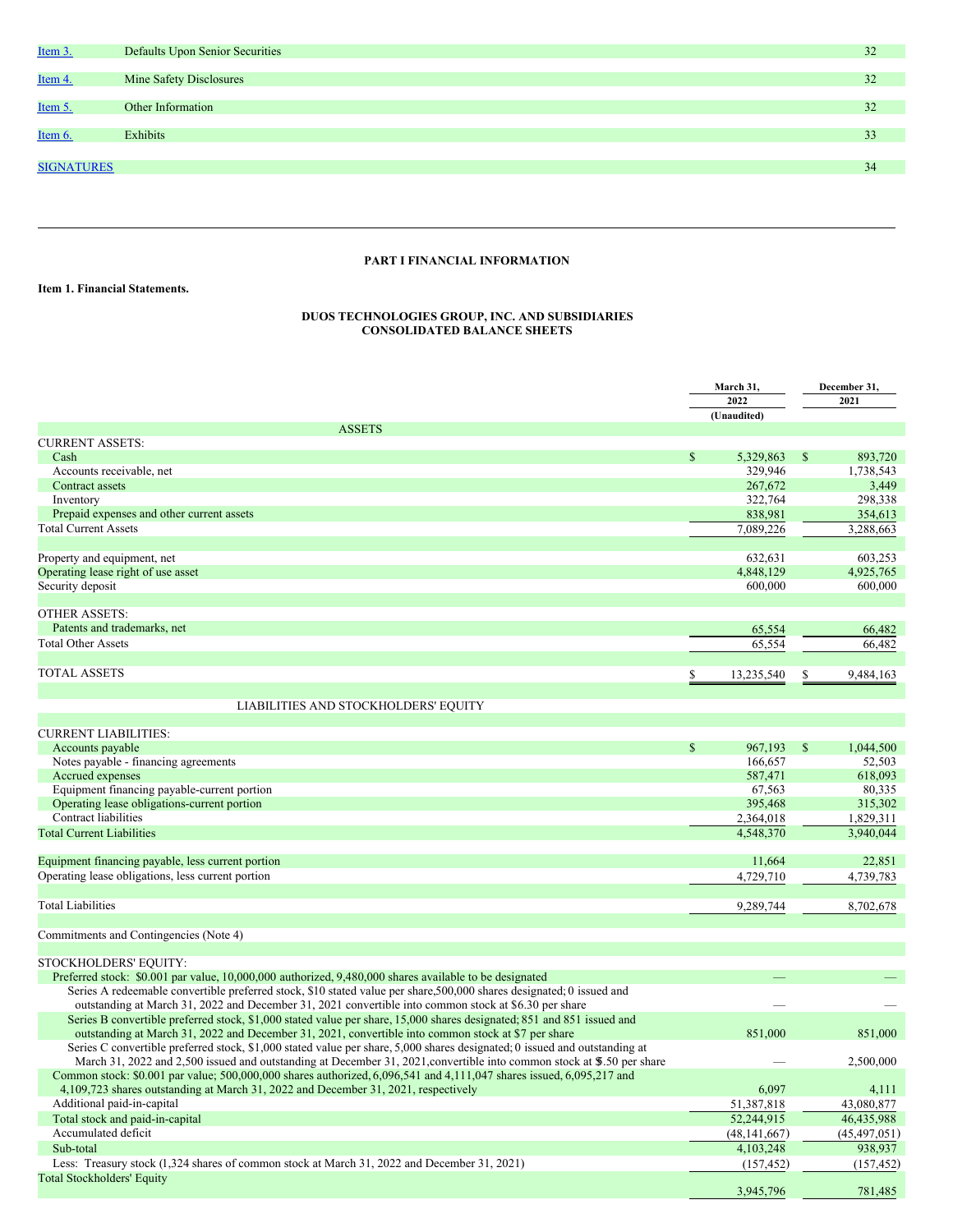See accompanying condensed notes to the unaudited consolidated financial statements.

1

## **DUOS TECHNOLOGIES GROUP, INC. AND SUBSIDIARIES CONSOLIDATED STATEMENTS OF OPERATIONS (Unaudited)**

|                                 |                       | For the Three Months Ended<br>March 31, |
|---------------------------------|-----------------------|-----------------------------------------|
|                                 | 2022                  | 2021                                    |
| <b>REVENUES:</b>                |                       |                                         |
| Technology systems              | \$<br>783,269         | 1,490,298<br>S                          |
| Services and consulting         | 656,047               | 664,456                                 |
| <b>Total Revenues</b>           | 1,439,316             | $\overline{2,}154,754$                  |
| <b>COST OF REVENUES:</b>        |                       |                                         |
| Technology systems              | 865,488               | 1,293,608                               |
| Services and consulting         | 351,762               | 358,172                                 |
| <b>Total Cost of Revenues</b>   | 1,217,250             | 1,651,780                               |
| <b>GROSS MARGIN</b>             | 222,066               | 502,974                                 |
| <b>OPERATING EXPENSES:</b>      |                       |                                         |
| Sales and marketing             | 283,894               | 311,801                                 |
| Research and development        | 436,717               | 359,127                                 |
| General and administration      | 2,143,073             | 1,654,346                               |
| <b>Total Operating Expenses</b> | 2,863,684             | 2,325,274                               |
| <b>LOSS FROM OPERATIONS</b>     | (2,641,618)           | (1,822,300)                             |
| OTHER INCOME (EXPENSES):        |                       |                                         |
| Interest expense                | (3,180)               | (6,220)                                 |
| Other income, net               | 182                   | 1,422,497                               |
| Total Other Income (Expenses)   | (2,998)               | 1,416,277                               |
| <b>NET LOSS</b>                 | \$<br>(2,644,616)     | (406, 023)<br>\$                        |
|                                 |                       |                                         |
| <b>Net Loss Per Share</b>       |                       |                                         |
| <b>Basic</b>                    | (0.49)<br>\$          | \$<br>(0.11)                            |
| Diluted                         | $\mathbf S$<br>(0.49) | $\mathsf{\$}$<br>(0.11)                 |
| Weighted Average Shares-        |                       |                                         |
| <b>Basic</b>                    | 5,353,620             | 3,535,339                               |
| Diluted                         | 5,353,620             | 3,535,339                               |
|                                 |                       |                                         |

See accompanying condensed notes to the unaudited consolidated financial statements.

 $\mathfrak{D}$ 

## **DUOS TECHNOLOGIES GROUP, INC. AND SUBSIDIARIES STATEMENTS OF CHANGES IN STOCKHOLDERS' EQUITY For the Three Months Ended March 31, 2022 and 2021 (Unaudited)**

|                                                       |                       | <b>Preferred Stock B</b> |                          | <b>Preferred Stock C</b>   | <b>Common Stock</b> |         | <b>Additional</b>   | Accumulated       | Treasury |            |
|-------------------------------------------------------|-----------------------|--------------------------|--------------------------|----------------------------|---------------------|---------|---------------------|-------------------|----------|------------|
|                                                       | # of<br><b>Shares</b> | Amount                   | # of<br><b>Shares</b>    | Amount                     | # of Shares         | Amount  | Paid-in-<br>Capital | Deficit           | Stock    | Total      |
| Balance December 31, 2021                             | 851                   | 851,000<br><sup>S</sup>  | 2,500                    | \$2,500,000                | 4,111,047           | \$4,111 | \$43,080,877        | \$ (45, 497, 051) |          | 781,485    |
| Series C preferred stock converted to<br>common stock |                       |                          |                          | $(2,500)$ \$ $(2,500,000)$ | 454,546 \$          | 455     | \$2,499,545         |                   |          |            |
| Stock options compensation                            | _                     | __                       | $\overline{\phantom{a}}$ |                            |                     | $-$     | 250,577             | _                 | __       | 250,577    |
| Common stock issued                                   |                       |                          |                          |                            | 1,523,750           | 1,524   | 6,093,476           |                   |          | 6,095,000  |
| Stock issuance cost                                   |                       |                          |                          |                            |                     |         | (576, 650)          |                   |          | (576, 650) |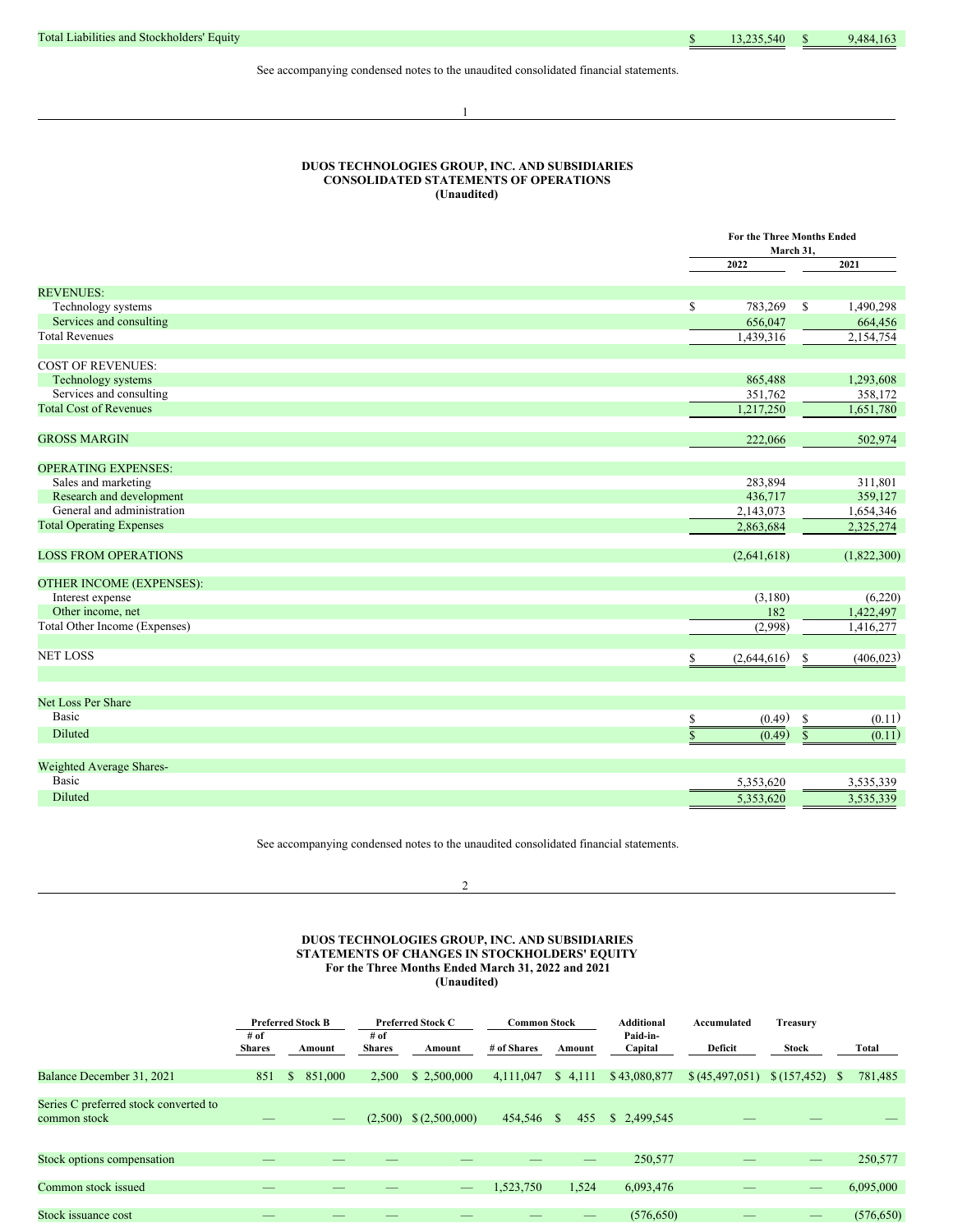| Stock issued for services                             |       |               |       |             | 7,198     |         | 39,993       |                  |              | 40,000      |
|-------------------------------------------------------|-------|---------------|-------|-------------|-----------|---------|--------------|------------------|--------------|-------------|
| Net loss for the three months ended<br>March 31, 2022 |       |               |       |             |           |         |              | (2,644,616)      |              | (2,644,616) |
| Balance March 31, 2022                                | 851   | 851,000<br>S. |       |             | 6,096,541 | \$6,097 | \$51,387,818 | \$(48,141,667)   | \$(157, 452) | \$3,945,796 |
| Balance December 31, 2020                             | 1,705 | 1,705,000     | _     |             | 3,535,339 | 3,536   | 39,820,874   | (39, 488, 150)   | (157, 452)   | 1,883,808   |
| Stock options compensation                            |       |               |       |             |           |         | 76,301       |                  |              | 76,301      |
| Series C preferred stock issued                       |       |               | 4,500 | 4,500,000   |           |         |              |                  |              | 4,500,000   |
| Net loss for the three months ended<br>March 31, 2021 |       |               |       |             |           |         |              | (406, 023)       |              | (406, 023)  |
| Balance March 31, 2021                                | 705   | \$1,705,000   | 4,500 | \$4,500,000 | 3,535,339 | \$3,536 | \$39,897,175 | $$$ (39,894,173) | \$(157, 452) | \$6,054,086 |

See accompanying condensed notes to the unaudited consolidated financial statements.

## 3

## **DUOS TECHNOLOGIES GROUP, INC. AND SUBSIDIARIES CONSOLIDATED STATEMENTS OF CASH FLOWS (Unaudited)**

|                                                                             |              | March 31,   |              |               |
|-----------------------------------------------------------------------------|--------------|-------------|--------------|---------------|
|                                                                             |              | 2022        |              | 2021          |
|                                                                             |              |             |              |               |
| <b>Cash from operating activities:</b><br><b>Net loss</b>                   | $\mathbb{S}$ | (2,644,616) | -S           | (406, 023)    |
| Adjustments to reconcile net loss to net cash used in operating activities: |              |             |              |               |
| Depreciation and amortization                                               |              | 73,628      |              | 73,049        |
| Stock based compensation                                                    |              | 250,577     |              | 76,301        |
| Stock issued for services                                                   |              | 40,000      |              |               |
| PPP loan forgiveness including accrued interest                             |              |             |              | (1,421,577)   |
| Amortization of operating lease right of use asset                          |              | 77,636      |              | 42,121        |
| Changes in assets and liabilities:                                          |              |             |              |               |
| Accounts receivable                                                         |              | 1,449,908   |              | (197, 827)    |
| Contract assets                                                             |              | (264, 223)  |              | 64,892        |
| Inventory                                                                   |              | (24, 426)   |              | 131,656       |
| Prepaid expenses and other current assets                                   |              | (264, 687)  |              | (124, 077)    |
| Accounts payable                                                            |              | (95,708)    |              | 90,332        |
| Accrued expenses                                                            |              | (30,622)    |              | (42,611)      |
| Operating lease obligation                                                  |              | 70,094      |              | (44,241)      |
| <b>Contract liabilities</b>                                                 |              | 534,706     |              | 461.581       |
| Net cash used in operating activities                                       |              | (827, 733)  |              | (1, 296, 424) |
|                                                                             |              |             |              |               |
| Cash flows from investing activities:                                       |              |             |              |               |
| Purchase of patents/trademarks                                              |              | (600)       |              | (7, 435)      |
| Purchase of fixed assets                                                    |              | (101, 478)  |              | (50,670)      |
| Net cash used in investing activities                                       |              | (102,078)   |              | (58, 105)     |
| Cash flows from financing activities:                                       |              |             |              |               |
| Repayments of insurance and equipment financing                             |              | (128, 437)  |              | (21,206)      |
| Repayment of finance lease                                                  |              | (23,959)    |              | (21, 452)     |
| Proceeds from common stock issued                                           |              | 6.095.000   |              |               |
| Issuance cost                                                               |              | (576, 650)  |              |               |
| Proceeds from preferred stock issued                                        |              |             |              | 4,500,000     |
| Net cash provided by financing activities                                   |              | 5.365.954   |              | 4.457.342     |
|                                                                             |              |             |              |               |
| Net increase in cash                                                        |              | 4,436,143   |              | 3,102,813     |
| Cash, beginning of period                                                   |              | 893,720     |              | 3,969,100     |
| Cash, end of period                                                         | $\mathbb{S}$ | 5,329,863   | $\mathbb{S}$ | 7,071,913     |
|                                                                             |              |             |              |               |
| <b>Supplemental Disclosure of Cash Flow Information:</b>                    |              |             |              |               |
| Interest paid                                                               | \$           | 3,180       | \$           | 5,671         |
| Taxes paid                                                                  |              |             |              |               |
|                                                                             |              |             |              |               |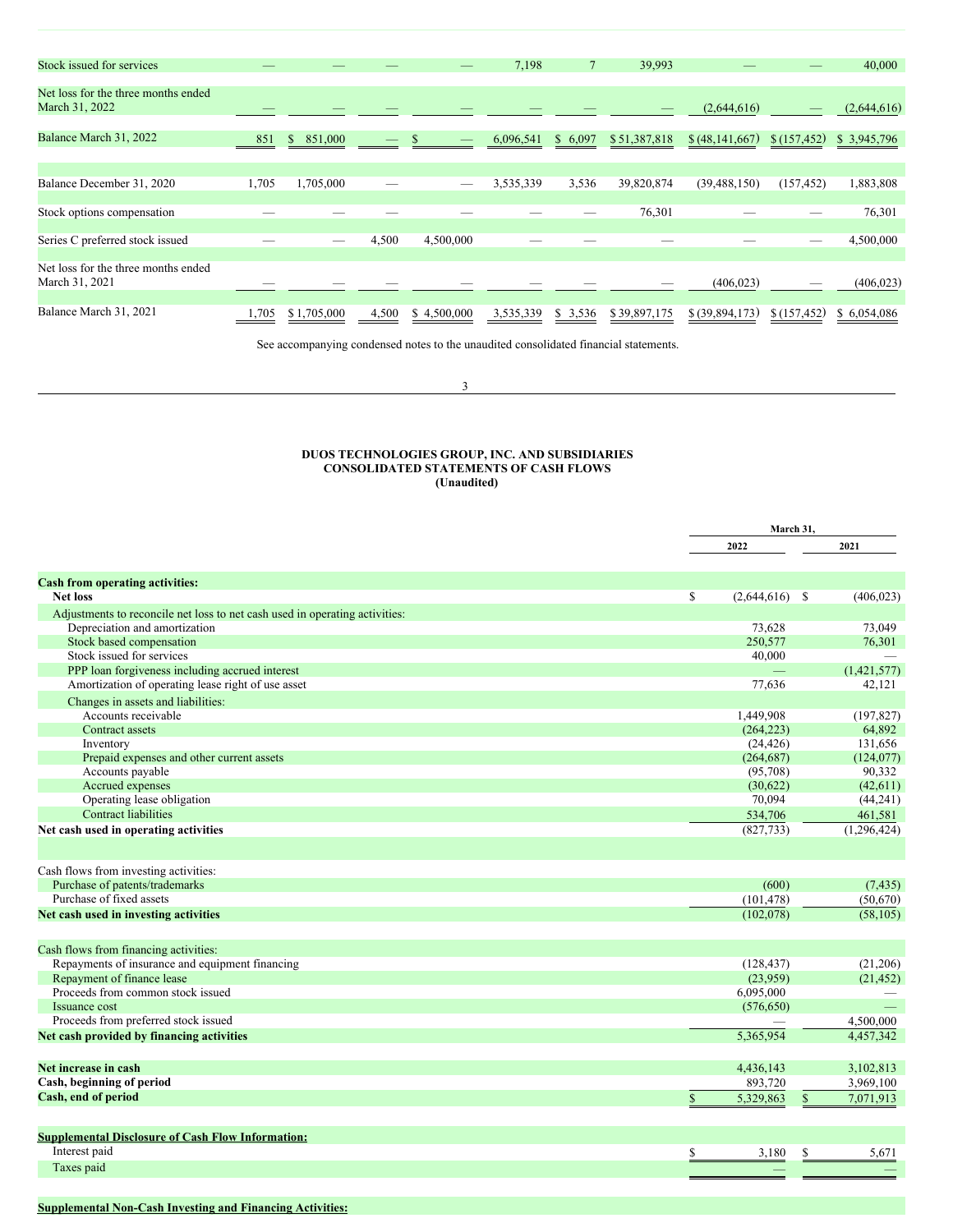See accompanying condensed notes to the unaudited consolidated financial statements.

4

#### **DUOS TECHNOLOGIES GROUP, INC. AND SUBSIDIARIES CONDENSED NOTES TO THE CONSOLIDATED FINANCIAL STATEMENTS September 30, 2021 (Unaudited)**

## **NOTE 1 – NATURE OF OPERATIONS, BASIS OF PRESENTATION AND SUMMARY OF SIGNIFICANT ACCOUNTING POLICIES**

#### **Nature of Operations**

Duos Technologies Group, Inc. (the "Company"), through its operating subsidiaries, Duos Technologies, Inc. and TrueVue360, Inc. (collectively the "Company"), develops and deploys vision based analytical technology solutions that will help to transform precision railroading, logistics and inter-modal transportation operations. Additionally, these unique patented solutions can be employed into many other industries.

The Company has developed the Railcar Inspection Portal (RIP) that provides both freight and transit railroad customers and select government agencies the ability to conduct fully automated inspections of trains while they are in transit. The system, which incorporates a variety of sophisticated optical technologies, illumination and other sensors, scans each passing railcar to create an extremely high-resolution image set from a variety of angles including the undercarriage. These images are then processed through various methods of artificial intelligence ("AI") algorithms to identify specific defects and/or areas of interest on each railcar. This is all accomplished within minutes of a railcar passing through our portal. This solution has the potential to transform the railroad industry by increasing safety, improving efficiency and reducing costs. The Company has successfully deployed this system with several Class 1 railroad customers and anticipates an increased demand in the future. Government agencies can conduct digital inspections combined with the incorporated AI to improve rail traffic flow across borders which also directly benefits the Class 1 railroads through increasing their velocity.

The Company has also developed the Automated Logistics Information System (ALIS) which automates and reduces/removes personnel from gatehouses where trucks enter and exit large logistics and intermodal facilities. This solution also incorporates sensors and data points as necessary for each operation and directly interconnects with backend logistics databases and processes to streamline operations and significantly improve operations and security and importantly dramatically improves the vehicle throughput on each lane on which the technology is deployed.

The Company has built a portfolio of IP and patented solutions that creates "actionable intelligence" using two core native platforms called Centraco® and Praesidium™. All solutions provided include a variant of both applications. Centraco is designed primarily as the user interface to all our systems as well as the backend connection to third-party applications and databases through both Application Programming Interfaces (APIs) and Software Development Kits (SDKs). This interface is browser based and hosted within each one of our systems and solutions. It is typically also customized for each unique customer and application. Praesidium typically resides as middleware in our systems and manages the various image capture devices and some sensors for input into the Centraco software.

The Company also developed a proprietary Artificial Intelligence (AI) software platform, Truevue360™ with the objective of focusing the Company's advanced intelligent technologies in the areas of AI, deep machine learning and advanced multi-layered algorithms to further support our solutions. The Company also offers technical support services for the above products.

The Company also provided professional and consulting services for large data centers and had developed a system for the automation of asset information marketed as DcVue™. The Company had deployed its DcVue software at one beta site. This software was used by Duos' consulting auditing teams. DcVue was based upon the Company's OSPI patent which was awarded in 2010. The Company offered DcVue available for license to our customers as a licensed software product. The Company ceased offering this product in 2021.

The Company's strategy is to deliver operational and technical excellence to our customers, expand our RIP and ALIS solutions into current and new customers focused in the Rail, Logistics and U.S. Government Sectors, offer both CAPEX and OPEX pricing models to customers that increases recurring revenue, grows backlog and improves profitability, responsibly grow the business both organically and through selective acquisitions, and promote a performance-based work force where employees enjoy their work and are incentivized to excel and remain with the Company.

## 5

## **DUOS TECHNOLOGIES GROUP, INC. AND SUBSIDIARIES CONDENSED NOTES TO THE CONSOLIDATED FINANCIAL STATEMENTS March 31, 2022 (Unaudited)**

## **Basis of Presentation**

The accompanying unaudited consolidated financial statements have been prepared in accordance with U.S. generally accepted accounting principles ("GAAP") for interim financial information and with the instructions to Form 10-Q and Article 8 of Regulation S-X. Accordingly, they do not include all of the information and footnotes required by U.S. GAAP for complete financial statements. In the opinion of management, all adjustments (all of which are of a normal recurring nature) considered necessary for a fair presentation have been included. Operating results for the three months ended March 31, 2022 are not necessarily indicative of the results that may be expected for the year ending December 31, 2022 or for any other future period. These unaudited consolidated financial statements and the unaudited condensed notes thereto should be read in conjunction with the audited consolidated financial statements and notes thereto included in the Company's Annual Report on Form 10-K for the year ended December 31, 2021 filed with the Securities and Exchange Commission (the "SEC") on March 31, 2022.

## **Reclassifications**

The Company reclassified certain expenses for the three months ended March 31, 2021 to conform to 2022 classification. There was no net effect on the total expenses of such reclassification.

The following tables reflect the reclassification adjustment effect in the three months ended March 31, 2021: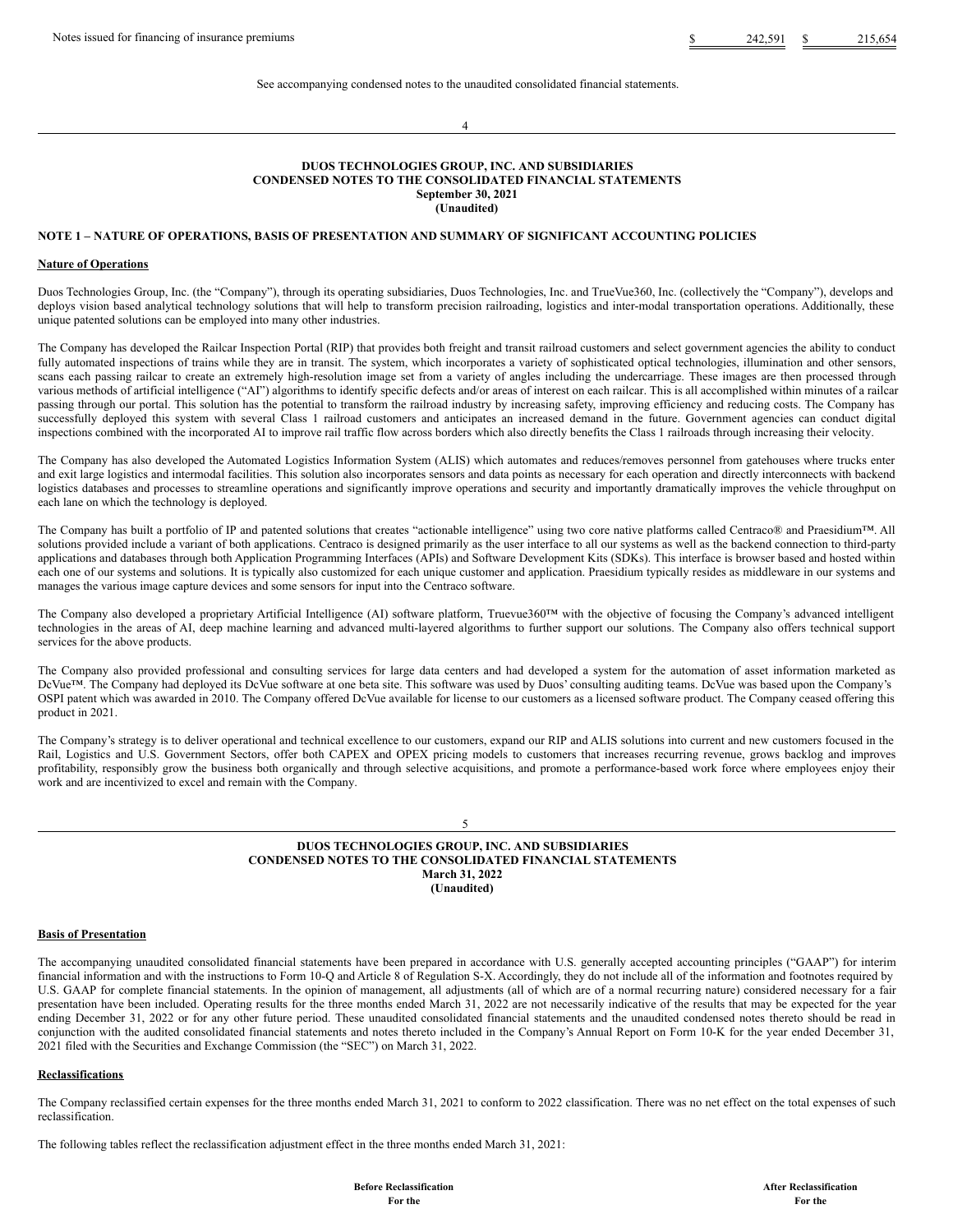|                                 | <b>Three Months Ended</b> |                                 | <b>Three Months Ended</b> |
|---------------------------------|---------------------------|---------------------------------|---------------------------|
|                                 | March 31,<br>2021         |                                 | March 31,<br>2021         |
| <b>REVENUES:</b>                |                           | <b>REVENUES:</b>                |                           |
| Technology systems              | S<br>1,490,298            | Technology systems              | \$<br>1,490,298           |
| Services and consulting         | 664,456                   | Services and consulting         | 664,456                   |
| <b>Total Revenue</b>            | 2,154,754                 | <b>Total Revenue</b>            | 2,154,754                 |
| <b>COST OF REVENUES:</b>        |                           | <b>COST OF REVENUES:</b>        |                           |
| Technology systems              | 1,895,485                 | Technology systems              | 1,293,608                 |
| Services and consulting         | 331,384                   | Services and consulting         | 358,172                   |
| Overhead                        | 503,593                   |                                 |                           |
| <b>Total Cost of Revenues</b>   | 2,730,462                 | <b>Total Cost of Revenues</b>   | 1,651,780                 |
| <b>GROSS MARGIN</b>             | (575,708)                 | <b>GROSS MARGIN</b>             | 502,974                   |
| <b>OPERATING EXPENSES:</b>      |                           | <b>OPERATING EXPENSES:</b>      |                           |
| Sales and marketing             | 311,801                   | Sales and marketing             | 311,801                   |
| Research and development        | 61,033                    | Research and development        | 359,127                   |
| General and administration      | 873,758                   | General and administration      | 1,654,346                 |
| <b>Total Operating Expenses</b> | 1,246,592                 | <b>Total Operating Expenses</b> | 2,325,274                 |
| <b>LOSS FROM OPERATIONS</b>     | (1,822,300)               | <b>LOSS FROM OPERATIONS</b>     | \$<br>(1,822,300)         |

6

#### **DUOS TECHNOLOGIES GROUP, INC. AND SUBSIDIARIES CONDENSED NOTES TO THE CONSOLIDATED FINANCIAL STATEMENTS March 31, 2022 (Unaudited)**

## **Principles of Consolidation**

The unaudited consolidated financial statements include Duos Technologies Group, Inc. and its wholly owned subsidiaries, Duos Technologies, Inc and TrueVue360. Inc. All inter-company transactions and balances are eliminated in consolidation.

## **Use of Estimates**

The preparation of financial statements in conformity with accounting principles generally accepted in the United States of America requires management to make estimates and assumptions that affect the reported amounts of assets and liabilities and disclosures of contingent assets and liabilities at the date of the consolidated financial statements and the reported amounts of revenues and expenses during the reporting period. Actual results may differ from these estimates. The most significant estimates in the accompanying unaudited consolidated financial statements include the allowance on accounts receivable, valuation of deferred tax assets, valuation of intangible and other long-lived assets, estimates of net contract revenues and the total estimated costs to determine progress towards contract completion, estimates of the valuation of right of use assets and corresponding lease liabilities, valuation of warrants issued with debt and valuation of stock-based awards. We base our estimates on historical experience and on various other assumptions that we believe are reasonable under the circumstances, the results of which form the basis for making judgments about the carrying values of assets and liabilities that are not readily apparent from other sources. Actual results may differ from these estimates.

## **Concentrations**

## **Cash Concentrations**

Cash is maintained at financial institutions and at times, balances may exceed federally insured limits. We have not experienced any losses related to these balances. As of March 31, 2022, the balance in one financial institution exceeded federally insured limits by approximately \$4,827,300.

## **Significant Customers and Concentration of Credit Risk**

The Company had certain customers whose revenue individually represented 10% or more of the Company's total revenue, or whose accounts receivable balances individually represented 10% or more of the Company's total accounts receivable, as follows:

For the three months ended March 31, 2022, four customers accounted for 24% ("Customer 2"), 35% ("Customer 1"), 13% ("Customer 3") and 11% ("Customer 4") of revenues. For the three months ended March 31, 2021, one customer accounted for 79% ("Customer 2") of revenues. In all cases, there is no minimum contract value stated. Each contract covers an agreement to deliver a rail inspection portal which, once accepted, must be paid in full with 30% or more being due and payable prior to delivery. The balances of the contracts are for service and maintenance which is paid annually in advance with revenues recorded ratably over the contract period. Each of the customers referenced has the following termination provisions:

- Customer 1, termination can be made, prior to delivery of products or services, in the case where either party breaches any of its obligations under the agreement between the parties. The other party may terminate the agreement effective 15 Business Days following notice from the non-defaulting party, if the non-performance has not been cured within such period, and without prejudice to damages that could be claimed by the non-defaulting party. Either party may terminate the agreement if the other party becomes unable to pay its debts in the ordinary course of business; goes into liquidation (other than for the purpose of a genuine amalgamation or restructuring); has a receiver appointed over all or part of its assets; enters into a composition or voluntary arrangement with its creditors; or any similar event occurs in any jurisdiction, all to the extent permitted by law.
- For Customer 2, prior to delivery of products or services, either party may terminate the agreement between the parties upon the other party's material breach of a representation, warranty, term, covenant or undertaking in the agreement if, within 30 days following the delivery of a written notice to the defaulting party setting forth in reasonable detail the basis of such default, the defaulting party has not rectified such default to the reasonable satisfaction of the non-defaulting party. Failure to perform due to a force majeure condition shall not be considered a material default under the agreement.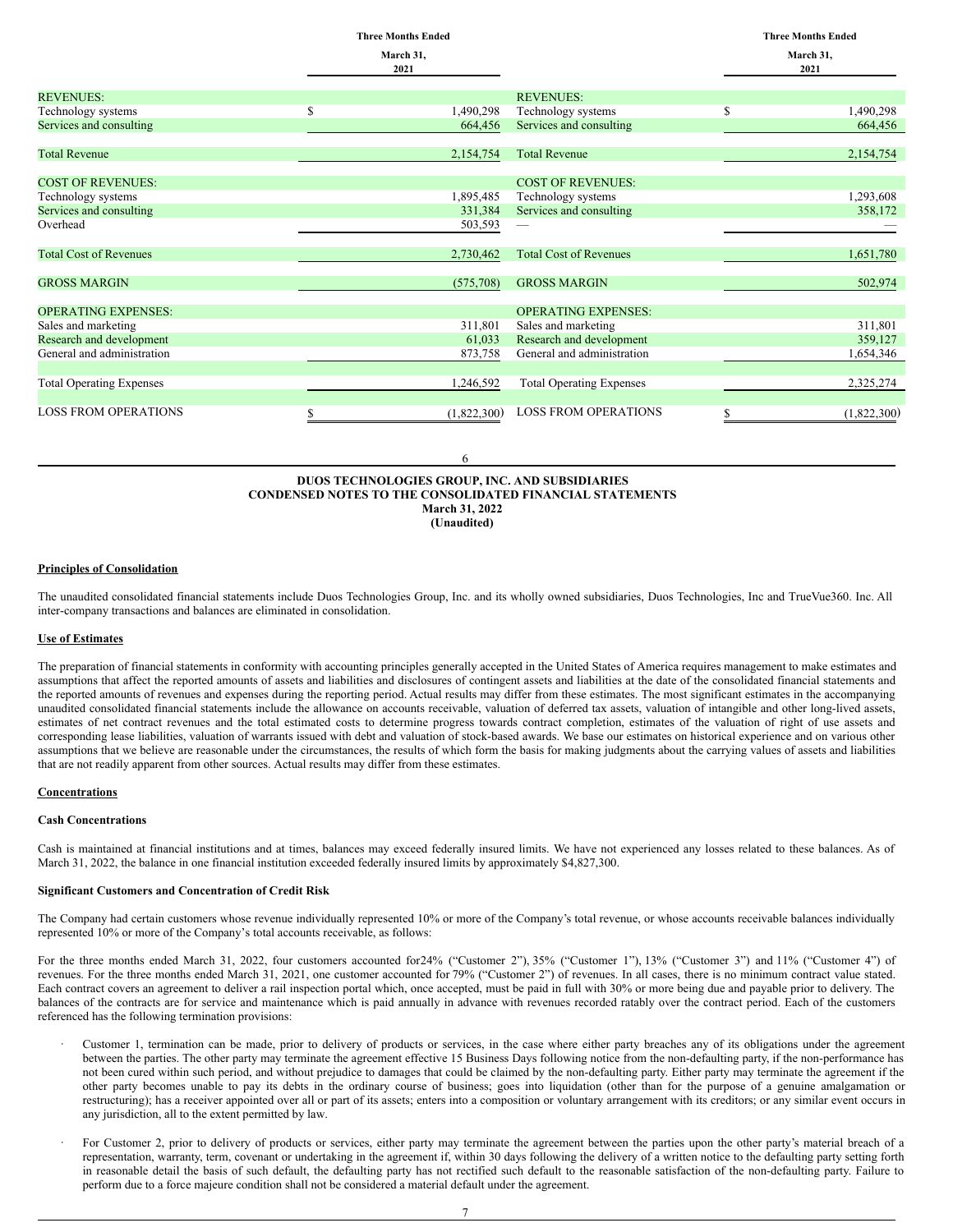## **DUOS TECHNOLOGIES GROUP, INC. AND SUBSIDIARIES CONDENSED NOTES TO THE CONSOLIDATED FINANCIAL STATEMENTS March 31, 2022 (Unaudited)**

- For Customer 3, prior to delivery of products or services if the customer terminates the statement of work for convenience, no refund of any advance payments will be due to Customer 3. In the event of a material breach by the Company, which breach is not cured, or cure has not begun within 30 days of written notice to the Company by Customer 3, Customer 3 may terminate this statement of work for cause. In the event of termination by Customer 3 for cause, the Company shall reimburse Customer 3 any unused prepaid fees on a pro rata basis.
- For Customer 4, if the customer terminates this Agreement for convenience, no refund, of any advance payments, will be due to Customer 4. In the event of a material breach by Duos, which breach is not cured, or cure has not begun within 30 days of written notice to Duos by Customer 4, Customer 4 may terminate this Agreement for cause. In the event of termination by Customer 4 for cause, Duos shall reimburse Customer any unused advanced payments or pre-paid fees on a pro rata basis.

At March 31, 2022, three customers accounted for45%, 32% and 17% of accounts receivable. At December 31, 2021, two customers accounted for81% and 10%, of accounts receivable. Much of the credit risk is mitigated since all of the customers listed here are Class 1 railroads or large government funded national railroad. The Class 1 railroads have a multi-year history of timely payments to us.

#### **Geographic Concentration**

For the three months ended March 31, 2022, approximately54% of revenue was generated from three customers outside of the United States. For the three months ended March 31, 2021, approximately 86% of revenue was generated from three customers outside of the United States. These customers are Canadian and Mexican, and two of the three are Class 1 railroads operating in the United States.

## **Significant Vendors and Concentration of Credit Risk**

At March 31, 2022, three vendors accounted for13%, 14% and 18% of accounts payable. At December 31, 2021, one vendor accounted for14% of accounts payable.

## **Fair Value of Financial Instruments and Fair Value Measurements**

The Company follows Accounting Standards Codification ("ASC") 820, "Fair Value Measurements and Disclosures" ("ASC 820"), for assets and liabilities measured at fair value on a recurring basis. ASC 820 establishes a common definition for fair value to be applied to existing generally accepted accounting principles that requires the use of fair value measurements, establishes a framework for measuring fair value and expands disclosure about such fair value measurements.

ASC 820 defines fair value as the price that would be received to sell an asset or paid to transfer a liability in an orderly transaction between market participants at the measurement date. Additionally, ASC 820 requires the use of valuation techniques that maximize the use of observable inputs and minimize the use of unobservable inputs.

These inputs are prioritized below:

- Level 1: Observable inputs such as quoted market prices in active markets for identical assets or liabilities.
- Level 2: Observable market-based inputs or unobservable inputs that are corroborated by market data.
- Level 3: Unobservable inputs for which there is little or no market data, which require the use of the reporting entity's own assumptions that the market participants would use in the valuation of the asset or liability based on the best available information.

The Company analyzes all financial instruments with features of both liabilities and equity under the Financial Accounting Standard Board's ("FASB") accounting standard for such instruments. Under this standard, financial assets and liabilities are classified in their entirety based on the lowest level of input that is significant to the fair value measurement.

The estimated fair value of certain financial instruments, including accounts receivable, prepaid expense, accounts payable, accrued expenses and notes payable are carried at historical cost basis, which approximates their fair values because of the short-term nature of these instruments.

8

## **DUOS TECHNOLOGIES GROUP, INC. AND SUBSIDIARIES CONDENSED NOTES TO THE CONSOLIDATED FINANCIAL STATEMENTS March 31, 2022 (Unaudited)**

## **Software Development Costs**

Software development costs incurred prior to establishing technological feasibility are charged to operations and included in research and development costs. The technological feasibility of a software product is established when the Company has completed all planning, designing, coding, and testing activities that are necessary to establish that the product meets its design specifications, including functionality, features, and technical performance requirements. Software development costs incurred after establishing technological feasibility for software sold as a perpetual license, as defined within ASC 985-20 (Software – Costs of Software to be Sold, Leased, or Marketed) are capitalized and amortized on a product-by-product basis when the product is available for general release to customers.

## **Earnings (Loss) Per Share**

Basic earnings per share (EPS) are computed by dividing net loss applicable to common stock by the weighted average number of common shares outstanding. Diluted net loss per common share is computed by dividing the net loss applicable to common stock by the weighted average number of common shares outstanding for the period and, if dilutive, potential common shares outstanding during the period. Potential common shares consist of the incremental common shares issuable upon the exercise or conversion of stock options, stock warrants, convertible debt instruments, convertible preferred stock or other common stock equivalents. Potentially dilutive securities are excluded from the computation if their effect is anti-dilutive. At March 31, 2022, there was an aggregate of 1,376,466 outstanding warrants to purchase shares of common stock. At March 31, 2022, there were employee stock options to purchase an aggregate of 1,096,266 shares of common stock. Also, at March 31, 2022,121,571 common shares were issuable upon conversion of Series B convertible preferred stock all of which were excluded from the computation of dilutive earnings per share because their inclusion would have been antidilutive.

## **Accounts Receivable**

Accounts receivable are stated at estimated net realizable value. Accounts receivable are comprised of balances due from customers net of estimated allowances for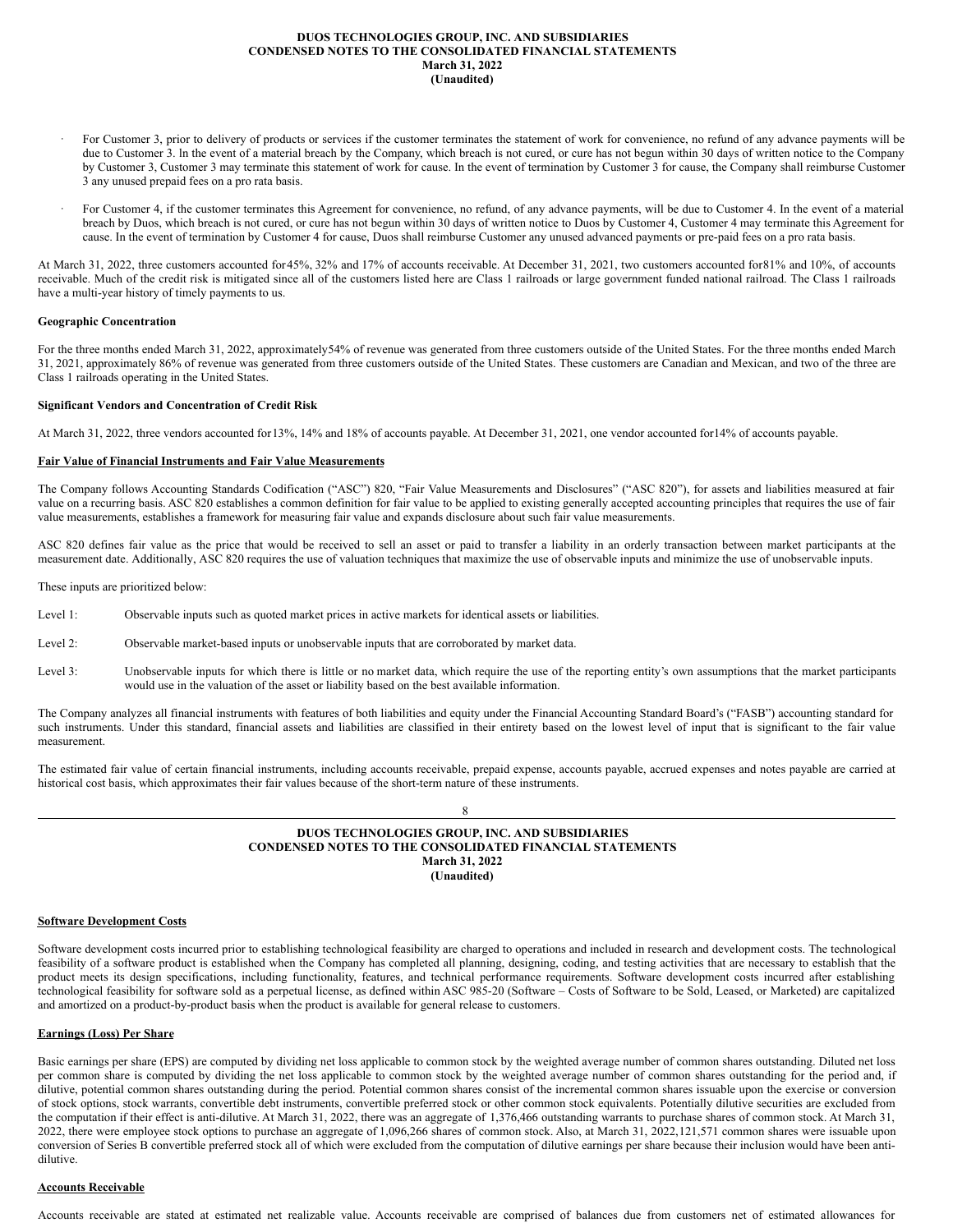uncollectible accounts. In determining the collections on the account, historical trends are evaluated, and specific customer issues are reviewed to arrive at appropriate allowances. The Company reviews its accounts to estimate losses resulting from the inability of its customers to make required payments. Any required allowance is based on specific analysis of past due accounts and also considers historical trends of write-offs. Past due status is based on how recently payments have been received from customers.

## **Revenue Recognition**

The Company follows Accounting Standards Codification 606, Revenue from Contracts with Customers ("ASC 606"), that affects the timing of when certain types of revenues will be recognized. The basic principles in ASC 606 include the following: a contract with a customer creates distinct contract assets and performance obligations, satisfaction of a performance obligation creates revenue, and a performance obligation is satisfied upon transfer of control to a good or service to a customer.

Revenue is recognized by evaluating our revenue contracts with customers based on the five-step model under ASC 606:

- 1. Identify the contract with the customer;
- 2. Identify the performance obligations in the contract;
- 3. Determine the transaction price;
- 4. Allocate the transaction price to separate performance obligations; and
- 5. Recognize revenue when (or as) each performance obligation is satisfied.

9

#### **DUOS TECHNOLOGIES GROUP, INC. AND SUBSIDIARIES CONDENSED NOTES TO THE CONSOLIDATED FINANCIAL STATEMENTS March 31, 2022 (Unaudited)**

The Company generates revenues from four sources:

- 1. Technology Systems;
- 2. AI Technology;
- 3. Technical Support; and
- 4. Consulting Services.

For revenues related to technology systems, the Company recognizes revenue over time using a cost-based input methodology in which significant judgment is required to estimate costs to complete projects. These estimated costs are then used to determine the progress towards contract completion and the corresponding amount of revenue to recognize.

Accordingly, the Company bases its technology systems revenue recognition on ASC 606-10-25-27, where control of a good or service transfers over time if the entity's performance does not create an asset with an alternative use to the entity and the entity has an enforceable right to payment for performance completed to date including a profit margin or reasonable return on capital. Control is deemed to pass to the customer instantaneously as the goods are manufactured and revenue is recognized accordingly.

In addition, the Company has adopted ASC 606-10-55-21 such that if the cost incurred is not proportionate to the progress in satisfying the performance obligation, we adjust the input method to recognize revenue only to the extent of the cost incurred. Therefore, the Company will recognize revenue at an equal amount to the cost of the goods to satisfy the performance obligation. To accurately reflect revenue recognition based on the input method, the Company has adopted the implementation guidance as set out in ASC-606-10-55-187 through 192.

Under this method, contract revenues are recognized over the performance period of the contract in direct proportion to the costs incurred. Costs include direct material, direct labor, subcontract labor and other allocable direct costs. All un-allocable indirect costs and corporate general and administrative costs are also charged to the periods as incurred. Any recognized revenues that have not been billed to a customer are recorded as an asset in "contract assets". Any billings of customers more than recognized revenues are recorded as a liability in "contract liabilities". However, in the event a loss on a contract is foreseen, the Company will recognize the loss when such loss is determined.

The Company has revenue from applications that incorporate artificial intelligence (AI) in the form of predetermined algorithms which provide important operating information to the users of our systems. The revenue generated from these applications of AI consists of a fixed fee related to the design, development, testing and incorporation of new algorithms into the system, which is recognized as revenue at a point in time upon acceptance, as well as an annual application maintenance fee, which is recognized as revenue ratably over the contracted maintenance term.

Technical support services are provided on both an as-needed and extended-term basis and may include providing both parts and labor. Maintenance and technical support provided outside of a maintenance contract are on an "as-requested" basis, and revenue is recognized over time as the services are provided. Revenue for maintenance and technical support provided on an extended-term basis is recognized over time ratably over the term of the contract.

The Company's consulting services business generates revenues under contracts with customers from three sources: (1) Professional Services (consulting and auditing); (2) Software licensing with optional hardware sales; and (3) Customer service training and (4) Maintenance support.

- (1) Revenues for professional services, which are of short-term duration, are recognized when services are completed;
- (2) For all periods reflected in this report, software license sales have been one-time sales of a perpetual license to use our software product and the customer also has the option to purchase third-party manufactured handheld devices from us if they purchase our software license. Accordingly, the revenue is recognized upon delivery of the software and delivery of the hardware, as applicable, to the customer;
- (3) Training sales are one-time upfront short-term training sessions and are recognized after the service has been performed; and
- (4) Maintenance/support is an optional product sold to our software license customers under one-year contracts. Accordingly, maintenance payments received upfront are deferred and recognized over the contract term.

10

**DUOS TECHNOLOGIES GROUP, INC. AND SUBSIDIARIES CONDENSED NOTES TO THE CONSOLIDATED FINANCIAL STATEMENTS March 31, 2022 (Unaudited)**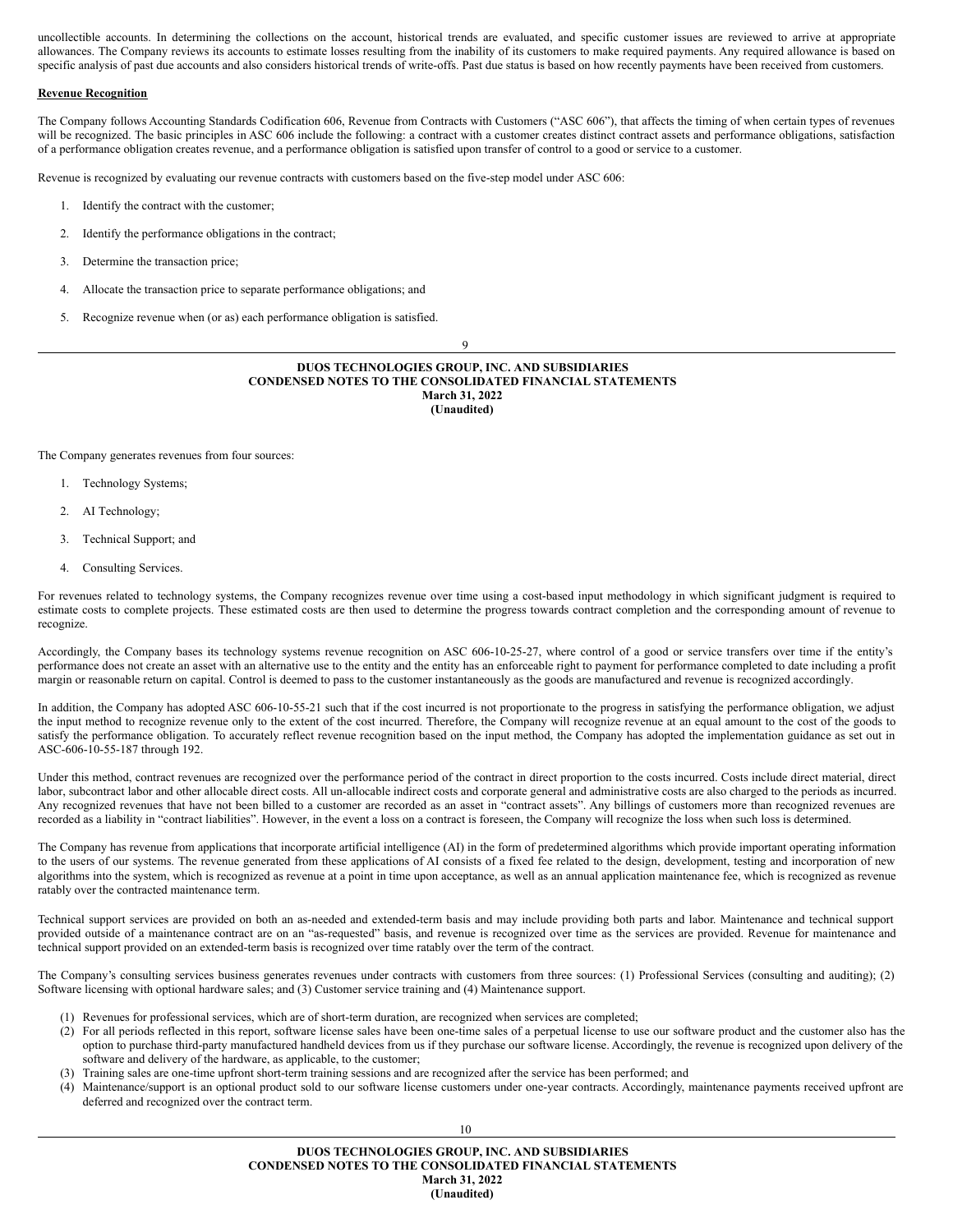#### **Multiple Performance Obligations and Allocation of Transaction Price**

Arrangements with customers may involve multiple performance obligations including project revenue and maintenance services in our Intelligent Technology Systems business. Maintenance will occur after the project is completed and may be provided on an extended-term basis or on an as-needed basis. In our consulting services business, multiple performance obligations may include any of the above four sources. Training and maintenance on software products may occur after the software product sale while other services may occur before or after the software product sale and may not relate to the software product. Revenue recognition for a multiple performance obligations arrangement is as follows:

Each performance obligation is accounted for separately when each has value to the customer on a standalone basis and there is Company specific objective evidence of selling price of each deliverable. For revenue arrangements with multiple deliverables, the Company allocates the total customer arrangement to the separate units of accounting based on their relative selling prices as determined by the price of the items when sold separately. Once the selling price is allocated, the revenue for each performance obligations is recognized using the applicable criteria under GAAP as discussed above for performance obligations sold in single performance obligation arrangements. A delivered item or items that do not qualify as a separate unit of accounting within the arrangement are combined with the other applicable undelivered items within the arrangement. The allocation of arrangement consideration and the recognition of revenue is then determined for those combined deliverables as a single unit of accounting. The Company sells its various services and software and hardware products at established prices on a standalone basis which provides Company specific objective evidence of selling price for purposes of performance obligations relative selling price allocation. The Company only sells maintenance services or spare parts based on its established rates after it has completed a system integration project for a customer. The customer is not required to purchase maintenance services. All elements in multiple performance obligations arrangements with Company customers qualify as separate units of account for revenue recognition purposes.

#### **Segment Information**

The Company operates in one reportable segment.

#### **Stock-Based Compensation**

The Company accounts for employee and non-employee stock-based compensation in accordance with ASC 718-10, "*Share-Based Payment*," which requires the grant date measurement and the recognition of compensation expense for all share-based payment awards made including employee stock options, restricted stock units, and employee stock purchases based on estimated fair values.

#### *Determining Fair Value Under ASC 718-10*

The Company estimates the fair value of stock options granted using the Black-Scholes option-pricing formula. This fair value is then amortized on a straight-line basis over the requisite service periods of the awards, which is generally the vesting period. The Company's determination of fair value using an option-pricing model is affected by the stock price as well as assumptions regarding the number of highly subjective variables.

The Company estimates volatility based upon the historical stock price of the Company and estimates the expected term for stock options using the simplified method for employees and directors and the contractual term for non-employees. The risk-free rate is determined based upon the prevailing rate of United States Treasury securities with similar maturities.

#### **Leases**

The Company follows ASC 842 "Leases". This guidance requires lessees to recognize right-of-use ("ROU") assets and lease liabilities for most operating leases. In addition, this guidance requires that lessors separate lease and non-lease components in a contract in accordance with the revenue guidance in ASC 606.

The Company made an accounting policy election to not recognize short-term leases with terms of twelve months or less on the balance sheet and instead recognize the lease payments in expense as incurred. The Company has also elected to account for real estate leases that contain both lease and non-lease components as a single lease component.

At the inception of a contract the Company assesses whether the contract is, or contains, a lease. The Company's assessment is based on: (1) whether the contract involves the use of a distinct identified asset, (2) whether we obtain the right to substantially all the economic benefit from the use of the asset throughout the period, and (3) whether it has the right to direct the use of the asset.

Operating ROU assets represent the right to use the leased asset for the lease term and operating lease liabilities are recognized based on the present value of minimum lease payments over the lease term at commencement date. As most leases do not provide an implicit rate, the Company uses an incremental borrowing rate based on the information available at the lease commencement date to determine the present value of future payments. The lease term includes all periods covered by renewal and termination options where the Company is reasonably certain to exercise the renewal options or not to exercise the termination options. Operating lease expense is recognized on a straight-line basis over the lease term and is included in general and administrative expenses in the consolidated statements of operations.

#### 11

**DUOS TECHNOLOGIES GROUP, INC. AND SUBSIDIARIES CONDENSED NOTES TO THE CONSOLIDATED FINANCIAL STATEMENTS March 31, 2022 (Unaudited)**

## **Recent Accounting Pronouncements**

From time to time, the FASB or other standards setting bodies will issue new accounting pronouncements. Updates to the FASB ASC are communicated through issuance of an Accounting Standards Update ("ASU").

In August 2020, the FASB issued an accounting pronouncement (ASU 2020-06) related to the measurement and disclosure requirements for convertible instruments and contracts in an entity's own equity. The pronouncement simplifies and adds disclosure requirements for the accounting and measurement of convertible instruments and the settlement assessment for contracts in an entity's own equity. This pronouncement is effective for fiscal years, and for interim periods within those fiscal years, beginning after December 15, 2023. We adopted this pronouncement for our fiscal year beginning January 1, 2022, and it did not have a material effect on our unaudited consolidated financial statements.

In May 2021, the FASB issued an accounting pronouncement (ASU 2021-04) related to modifications or exchanges of freestanding equity-classified written call options (such as warrants) that remain equity classified after modification or exchange. The pronouncement states that an entity should treat the modification as an exchange of the original instrument for a new instrument, and the effect of the modification should be calculated as the difference between the fair value of the modified instrument and the fair value of that instrument immediately before modification. An entity should then recognize the effect of the modification on the basis of the substance of the transaction, in the same manner as if cash had been paid as consideration. This pronouncement is effective for fiscal years, and for interim periods within those fiscal years, beginning after December 15, 2021. The pronouncement will be applied prospectively to all modifications that occur after the initial date of adoption. We adopted this pronouncement for our fiscal year beginning January 1, 2022, and it did not have a material effect on our unaudited consolidated financial statements.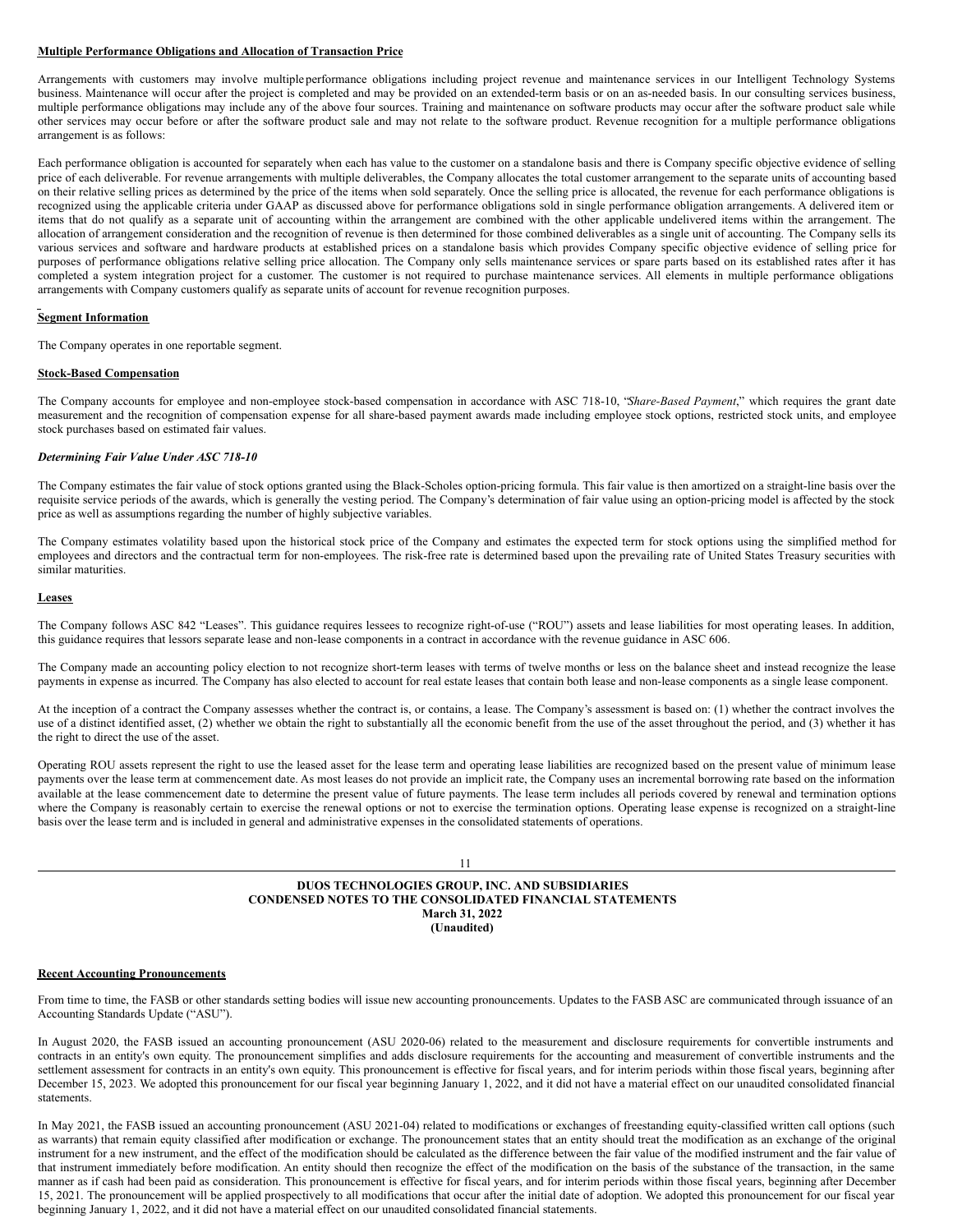Management does not believe that any other recently issued, but not yet effective accounting pronouncements, if adopted, would have a material effect on the accompanying financial statements.

## **NOTE 2 – LIQUIDITY**

As reflected in the accompanying unaudited consolidated financial statements, the Company had a net loss of \$2,644,616 for the three months ended March 31, 2022. During the same period, cash used in operating activities was \$827,733. The working capital surplus and accumulated deficit as of March 31, 2022 were \$2,540,856 and \$48,141,667, respectively. In one previous financial report during 2021, the Company had raised substantial doubt about continuing as a going concern. This was principally due to a lack of working capital prior to an underwritten common stock offering which was completed during the first quarter of 2022 (the "2022 Offering").

During the previous 15 months, the Company has raised more than \$10 million after fees and expenses, both from existing shareholders through the issuance of Series C Convertible Preferred Stock and in the first quarter of 2022, a follow-on common stock offering using its previously filed "shelf" registration. Although, further additional investment is not assured, the Company is comfortable that it would be able to raise sufficient capital to support expanded operations based on an anticipated increase in business activity. In the long run, the continuation of the Company as a going concern is dependent upon the ability of the Company to continue executing the plan described above, generate enough revenue, and eventually attain consistently profitable operations. Although the current global pandemic related to the coronavirus (COVID-19) has affected our operations, particularly in supply chain, we now believe that this is expected to be an ongoing issue and our working capital assumptions reflect this new reality. The Company cannot currently quantify the uncertainty related to the pandemic and its effects on our customers in the coming quarters. We have analyzed our cash flow under "stress test" conditions and have determined that we have sufficient liquid assets on hand to maintain operations for at least twelve months from the date of this report. A notable recent success is the "bonding" secured in the amount of approximately \$8 million for a major project for which the Company recently received full "notice to proceed".

The Company was successful in securing a loan of \$1,410,270 during the second quarter of 2020 from the Small Business Administration via the PPP/CARES Act program which further bolstered the Company's cash reserves. This loan was forgiven in the first quarter of 2021 and leaves the Company essentially debt free other than the normal course of business equipment and insurance financing. The Company has also been successful in increasing its working capital surplus after receiving proceeds from the 2021 Offering of \$4,500,000 and more recently, in the first quarter of 2022, receiving net proceeds of approximately \$5,500,000 from the successful sales of common stock under the Company's "shelf registration" statement as previously mentioned. This gives us the capital required to fund the fundamental business changes that we are executing including organization, product alignment and market focus and maintenance of our business strategy overall. In addition, management has been taking and continues to take actions including, but not limited to, elimination of certain costs that do not contribute to short term revenue, and re-aligning both management and staffing with a focus on improving certain skill sets necessary to build growth and profitability and focusing product strategy on opportunities that are likely to bear results in the relatively short term. During 2021, management took further significant actions including reorganizing our engineering and technical teams and selectively improving organizational efficiency to effectively grow the business in concert with the influx of business won in late 2021 and early 2022. Upon completion of the 2022 Offering, management has raised sufficient working capital to meet its needs for the next 12-months without the need to raise further capital. The Company had experienced a significant slowdown in closing new projects due to cautious actions by current and potential clients as a result of COVID-19 but this appears to be abating as time passes. We continue to be successful in identifying new business opportunities and are focused on maintaining a backlog of projects.

12

## **DUOS TECHNOLOGIES GROUP, INC. AND SUBSIDIARIES CONDENSED NOTES TO THE CONSOLIDATED FINANCIAL STATEMENTS March 31, 2022 (Unaudited)**

Management believes that, at this time, the conditions in our market space with ongoing contract delays, the consequent need to procure certain materials in advance of a binding contract and the additional time needed to execute on new contracts previously reported have put a strain on our cash reserves. However, recent events including an approximate \$5.5 million injection of funds from a sale of common stock, significant recent orders and the overall stabilization of the business indicate that there is no longer substantial doubt for the Company to continue as a going concern for a period of twelve months from the issuance of this report. We will continue executing the plan to grow our business and eventually achieve profitability without the requirement to raise additional capital for existing operations for 2022 although we may do so to fund selective opportunities that may arise. Management has extensively evaluated our requirements for the next 12 months and has determined that the Company currently has sufficient cash to operate for at least that period.

## **NOTE 3 – DEBT**

## **Notes Payable - Financing Agreements**

The Company's notes payable relating to financing agreements classified as current liabilities consist of the following as of March 31, 2022 and December 31, 2021:

|                                |  | <b>March 31, 2022</b> | <b>December 31, 2021</b> |           |                 |  |
|--------------------------------|--|-----------------------|--------------------------|-----------|-----------------|--|
| <b>Notes Pavable</b>           |  | Principal             | <b>Interest</b>          | Principal | <b>Interest</b> |  |
| Third Party - Insurance Note 1 |  | 16.349                | $7.75\%$ \$              | 22,266    | 7.75%           |  |
| Third Party - Insurance Note 2 |  |                       | _                        | 12.667    | 6.24%           |  |
| Third Party - Insurance Note 3 |  | 9,792                 | $\overline{\phantom{a}}$ | 17,570    |                 |  |
| Third Party - Insurance Note 4 |  | 140,516               | -                        |           |                 |  |
| Total                          |  | 166,657               |                          | 52,503    |                 |  |

The Company entered into an agreement on December 23, 2021 with its insurance provider by issuing a \$22,266 note payable (Insurance Note 1) for the purchase of an insurance policy, secured by that policy with an annual interest rate of 7.75% payable in monthly installments of principal and interest totaling \$2,104 through November 23, 2022. The balance of Insurance Note 1 as of March 31, 2022 and December 31, 2021 was \$16,349 and \$22,266, respectively.

The Company entered into an agreement on April 15, 2021 with its insurance provider by issuing a note payable in the amount of \$2,041, secured with an annual interest rate of 6.24% and payable in 10 monthly installments of principal and interest totaling \$6,383. At March 31, 2022 and December 31, 2021, the balance of Insurance Note 2 was zero and \$12,667, respectively.

The Company entered into an agreement on September 15, 2021 with its insurance provider by issuing a note payable in the amount of \$19,965 and payable in 10 monthly installments of \$1,997. At March 31, 2022 and December 31, 2021, the balance of Insurance Note 3 was \$9,792 and \$17,570, respectively.

The Company entered into an agreement on February 3, 2021 with its insurance provider by issuing a note payable in the amount of \$215,654 with a down payment paid in the amount of \$37,000 on April 6, 2021 and ten monthly installments of \$17,899. The Company received a refund for the annual audit of the policy resulting in the refund being applied to the outstanding amount of \$35,787. The policy renewed on February 3, 2022 in the amount of \$242,591 with a down payment paid in the amount of \$41,854 and payable in ten monthly installments of \$20,074. At March 31, 2022 and December 31, 2021, the balance of Insurance Note 4 was \$140,516 and zero, respectively.

## **Equipment Financing**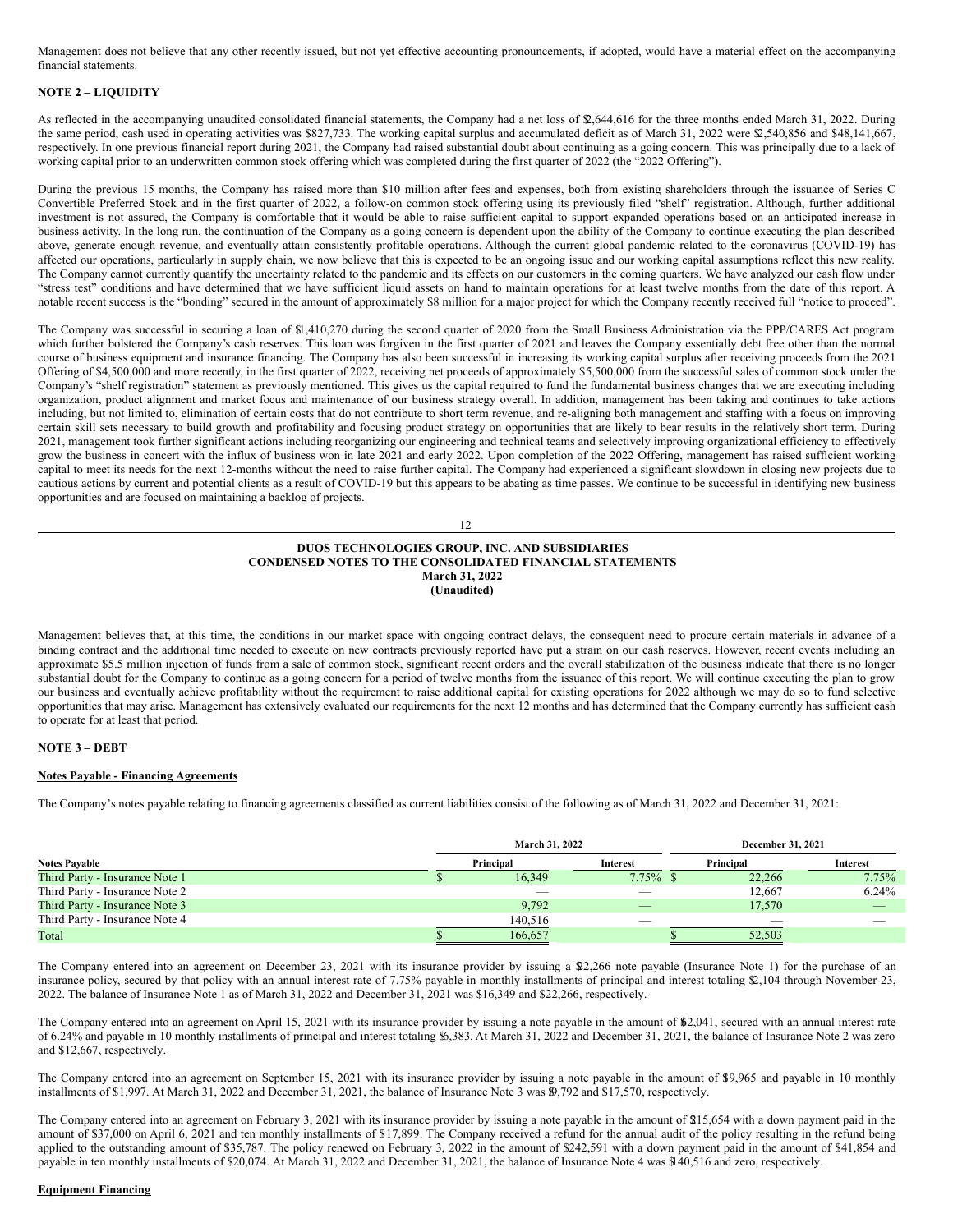The Company entered into an agreement on August 26, 2019 with an equipment financing company by issuing a \$147,810 secured note, with an annual interest rate of12.72% and payable in monthly installments of principal and interest totaling \$4,963 through August 1, 2022. The Company entered into an additional agreement on May 22, 2020 with the same equipment financing company by issuing a \$121,637 secured note, with an annual interest rate of 9.90% and payable in monthly installments of principal and interest totaling \$3,919 through June 1, 2023. At March 31, 2022 and December 31, 2021, the balance of these notes was \$79,227 and \$103,186, respectively.

## **DUOS TECHNOLOGIES GROUP, INC. AND SUBSIDIARIES CONDENSED NOTES TO THE CONSOLIDATED FINANCIAL STATEMENTS March 31, 2022 (Unaudited)**

13

At March 31, 2022, future minimum lease payments due under the equipment financing is as follows:

| As of March 31,                              | Amount |           |
|----------------------------------------------|--------|-----------|
| 2022                                         |        | 60,187    |
| 2023                                         |        | 23,515    |
| Total minimum equipment financing payments   |        | 83,702    |
| Less: interest                               |        | (4, 475)  |
| Total equipment financing at March 31, 2022  |        | 79,227    |
| Less: current portion of equipment financing |        | (67, 563) |
| Long term portion of equipment financing     |        | 11.664    |

#### **NOTE 4 – COMMITMENTS AND CONTINGENCIES**

#### **Operating Lease Obligations**

On July 26, 2021, the Company entered a new operating lease agreement of office and warehouse combination space of40,000 square feet, with the lease commencing on November 1, 2021 and ending April 30, 2032. This new space will combine the Company's two separate work locations into one facility, which will allow for greater collaboration and also accommodate a larger anticipated workforce and manufacturing facility. On November 24, 2021, the lease was amended to commence on December 1, 2021 and end on May 31, 2032. The Company recognized a ROU asset and operating lease liability in the amount of \$4,980,104 at lease commencement. Rent for the first eleven months of the term will be calculated based on 30,000 rentable square feet. The rent is subject to an annual escalation of 2.5%, beginning November 1, 2023. The Company made a security deposit payment in the amount of \$600,000 on July 26, 2021. The right of use asset balance at March 31, 2022, net of amortization, was \$4,848,129.

As of March 31, 2022, the office and warehouse lease is the Company's only lease with a term greater than twelve months. The office and warehouse lease has a remaining term of approximately 10.2 years and includes an option to extend for two renewal terms of five years each. The renewal options are not reasonably certain to be exercised, and therefore, they are not included when determining the lease term used to establish the right-of use asset and lease liability. The Company also has several short-term leases, primarily related to equipment. The Company made an accounting policy election to not recognize short-term leases with terms of twelve months or less on the balance sheet and instead recognize the lease payments in expense as incurred. The Company has also elected to account for real estate leases that contain both lease and non-lease components (such as common area maintenance) as a single lease component.

The following table shows supplemental information related to leases:

|                                                  | <b>Three Months Ended</b><br>March 31, |               |             |
|--------------------------------------------------|----------------------------------------|---------------|-------------|
|                                                  | 2022                                   |               | 2021        |
| <b>Lease cost:</b>                               |                                        |               |             |
| Operating lease cost                             | 193,980                                | <sup>\$</sup> | 68,578      |
| Short-term lease cost                            | 6,749                                  |               | 4,928       |
|                                                  |                                        |               |             |
| <b>Other information:</b>                        |                                        |               |             |
| Operating cash outflow used for operating leases | 46,250                                 |               | 75,784      |
| Weighted average discount rate                   | $9.0\%$                                |               | 12.0%       |
| Weighted average remaining lease term            | $10.2$ years                           |               | $0.6$ years |

## **DUOS TECHNOLOGIES GROUP, INC. AND SUBSIDIARIES CONDENSED NOTES TO THE CONSOLIDATED FINANCIAL STATEMENTS March 31, 2022 (Unaudited)**

14

As of March 31, 2022, future minimum lease payments due under operating leases are as follows:

|                                                    |    | Amount      |
|----------------------------------------------------|----|-------------|
| Fiscal year:                                       |    |             |
| 2022                                               | S. | 269,052     |
| 2023                                               |    | 696,869     |
| 2024                                               |    | 779,087     |
| 2025                                               |    | 798,556     |
| 2026                                               |    | 818,518     |
| Thereafter                                         |    | 4,803,472   |
| Total undiscounted future minimum lease payments   |    | 8,165,554   |
| Less: Impact of discounting                        |    | (3,040,376) |
| Total present value of operating lease obligations |    | 5,125,178   |
| Current portion                                    |    | (395, 468)  |
| Operating lease obligations, less current portion  |    | 4,729,710   |

#### **Executive Severance Agreement**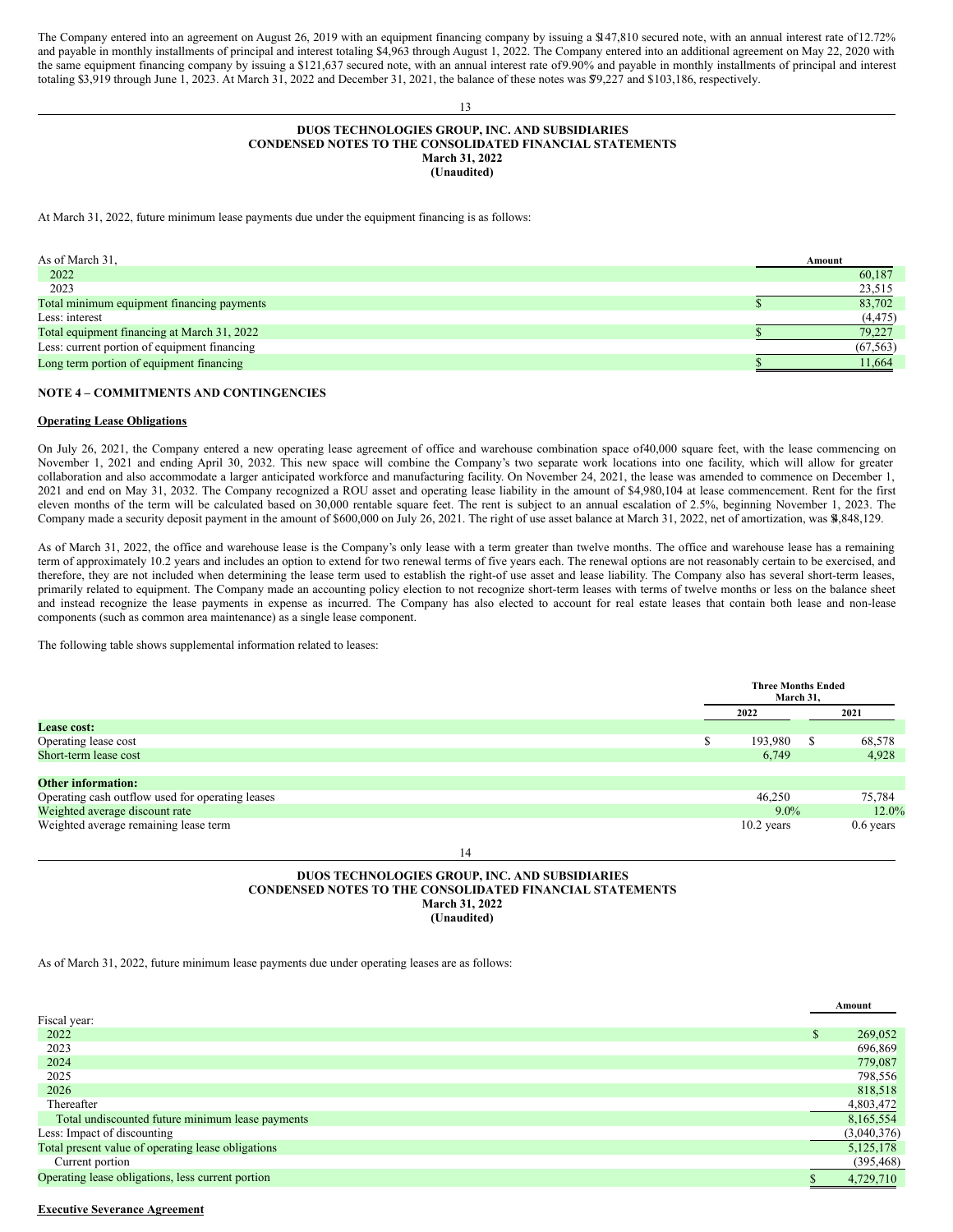On July 10, 2020, the Company announced that Gianni Arcaini would retire from the positions of Chief Executive Officer and Chairman of the Board effective as of September 1, 2020 (the "CEO Transition"). In order to facilitate a transition of his duties, the Company and Mr. Arcaini entered into a separation agreement which became effective as of July 10, 2020 (the "Separation Agreement"). Pursuant to the Separation Agreement, Mr. Arcaini's employment with the Company ended on September 1, 2020 ("Separation Date") and he will receive separation payments over a 36-month period equal to his base salary plus \$75,000 as well as certain limited health and life insurance benefits. The Separation Agreement also contains confidentiality, non-disparagement and non-solicitation covenants and a release of claims by Mr. Arcaini who continued to serve as Chairman of the Board of Directors of the Company. The Corporate Governance and Nominating Committee did not submit Mr. Arcaini for re-election as a director and on November 19, 2020 at the Annual Shareholders meeting a new non-Executive Chairman was appointed.

In accordance with the Separation Agreement, the Company will pay to Mr. Arcaini the total sum of \$747,788. Notwithstanding the foregoing, the status of Mr. Arcaini as a "Specified Employee" as defined in Internal Revenue Code Section 409A has the effect of delaying any payments to Mr. Arcaini under the Separation Agreement for six months after the Separation Date. On March 1, 2021, the Company paid to Mr. Arcaini a lump-sum amount equal to the first six months of payments, or \$ 124,631, owed to Mr. Arcaini and the Company will continue to pay him in semi-monthly installments for 30 months thereafter, as contemplated in Mr. Arcaini's Separation Agreement. The remaining balance of approximately \$416,000 as of March 31, 2022 is included in accrued expenses in the accompanying unaudited consolidated balance sheet. In addition, the Company will pay one-half of Mr. Arcaini's current life insurance premiums for 36 months of approximately \$ 1,200 per month and provide and pay for his health insurance for 36 months following the Separation Date of approximately \$450 per month. Unvested options in the amount of 50,358 became exercisable and vested in their entirety on the Separation Date valued at \$95,127. The Company made payment of his attorneys' fees for legal work associated with the negotiation and drafting of the Separation Agreement of approximately \$17,000.

## **NOTE 5 – STOCKHOLDERS' EQUITY**

## **Common stock issued**

On January 11, 2022, a shareholder converted710 and 1,790 shares of Series C Convertible Preferred stock collectively with a stated value of \$2.5 million owned by two entities related to each other with a conversion price of \$5.50 per common share resulting in the issuance of 129,091 and 325,455 shares of the Company's Common Stock.

On February 3, 2022, the Company closed an offering of1,325,000 shares of common stock in the amount of \$5,300,000 or \$4 per share before certain underwriting fees and offering expenses with net proceeds of \$4,779,000.

On February 21, 2022, the Company closed a "over-allotment" offering of198,750 shares of common stock in the amount of \$795,000 or \$4 per share before certain underwriting fees and offering expenses with net proceeds of \$739,350. Both this and the previous offering were "takedowns" from a previously filed "shelf" registration statement for the offer of up to \$50,000,000 in the aggregate of Common Stock, Preferred Stock, Debt Securities, Warrants, Rights or Units from time to time in one or more offerings.

15

## **DUOS TECHNOLOGIES GROUP, INC. AND SUBSIDIARIES CONDENSED NOTES TO THE CONSOLIDATED FINANCIAL STATEMENTS March 31, 2022 (Unaudited)**

## **Series B Convertible Preferred Stock**

The following summary of certain terms and provisions of our Series B Convertible Preferred Stock (the "Series B Convertible Preferred Stock") is subject to, and qualified in its entirety by reference to, the terms and provisions set forth in our certificate of designation of preferences, rights and limitations of Series B Convertible Preferred Stock (the "Series B Convertible Preferred Certificate of Designation") as previously filed. Subject to the limitations prescribed by our articles of incorporation, our board of directors is authorized to establish the number of shares constituting each series of preferred stock and to fix the designations, powers, preferences, and rights of the shares of each of those series and the qualifications, limitations and restrictions of each of those series, all without any further vote or action by our stockholders. Our board of directors has designated 15,000 of the 10,000,000 authorized shares of preferred stock as Series B Convertible Preferred Stock with a stated value of \$1,000 per share. The shares of Series B Convertible Preferred Stock are validly issued, fully paid and non-assessable.

Each share of Series B Convertible Preferred Stock is convertible at any time at the holder's option into a number of shares of common stock equal to \$,000 divided by the conversion price of \$7.00 per share. Notwithstanding the foregoing, we shall not effect any conversion of Series B Convertible Preferred Stock, with certain exceptions, to the extent that, after giving effect to an attempted conversion, the holder of shares of Series B Convertible Preferred Stock (together with such holder's affiliates, and any persons acting as a group together with such holder or any of such holder's affiliates) would beneficially own a number of shares of our common stock in excess of 4.99% (or, at the election of the purchaser, 9.99%) of the shares of our common stock then outstanding after giving effect to such exercise. Effective November 24, 2017 (the "Effective Date"), the Company entered into a Securities Purchase Agreement (the "Securities Purchase Agreement") and a Registration Rights Agreement (the "Registration Rights Agreement") which included the issuance of 2,830 shares of Series B Convertible Preferred Stock worth \$2,830,000 (including the conversion of liabilities at a price of \$1,000 per Class B Unit. As of March 31, 2022 and December 31, 2021, respectively, there are 851 and shares of Series B Convertible Preferred Stock issued and outstanding.

#### **Series C Convertible Preferred Stock**

On February 26, 2021, the Company entered into a Securities Purchase Agreement (the "Purchase Agreement") with certain existing investors in the Company (the "Purchasers"). Pursuant to the Purchase Agreement, the Purchasers purchased 4,500 shares of a newly authorized Series C Convertible Preferred Stock (the "Series C Convertible Preferred Stock"), and the Company received proceeds of \$4,500,000. The Purchase Agreement contains customary representations, warranties, agreements and indemnification rights and obligations of the parties. In January 2022, the 4,500 outstanding shares of Series C Convertible Preferred Stock were converted into 454,546 shares of common stock.

In connection with the Purchase Agreement, the Company also entered into a Registration Rights Agreement with the Purchasers. Pursuant to the Registration Rights Agreement, the Company filed with the SEC a registration statement covering the resale by the Purchasers of the shares of common stock into which the shares of Series C Convertible Preferred Stock are convertible. The Registration Rights Agreement contains customary representations, warranties, agreements and indemnification rights and obligations of the parties.

The Company's Board of Directors has designated 5,000 shares as the Series C Convertible Preferred Stock. Each share of the Series C Convertible Preferred Stock has a stated value of \$1,000. The holders of the Series C Convertible Preferred Stock, the holders of the common stock and the holders of any other class or series of shares entitled to vote with the common stock shall vote together as one class on all matters submitted to a vote of shareholders of the Company. Each share of Series C Convertible Preferred Stock has 172 votes (subject to adjustment); provided that in no event may a holder of Series C Convertible Preferred Stock be entitled to vote a number of shares in excess of such holder's Beneficial Ownership Limitation (as defined in the Certificate of Designation and as described below). Each share of Series C Convertible Preferred Stock is convertible, at any time and from time to time, at the option of the holder, into that number of shares of common stock (subject to the Beneficial Ownership Limitation) determined by dividing the stated value of such share (\$1,000) by the conversion price, which is \$5.50 (subject to adjustment).

The Company shall not effect any conversion of the Series C Convertible Preferred Stock, and a holder shall not have the right to convert any portion of the Series C Convertible Preferred Stock, to the extent that after giving effect to the conversion sought by the holder such holder (together with such holder's Attribution Parties (as defined in the Certificate of Designation)) would beneficially own more than 4.99% (or upon election by a holder, 19.99%) of the number of shares of common stock outstanding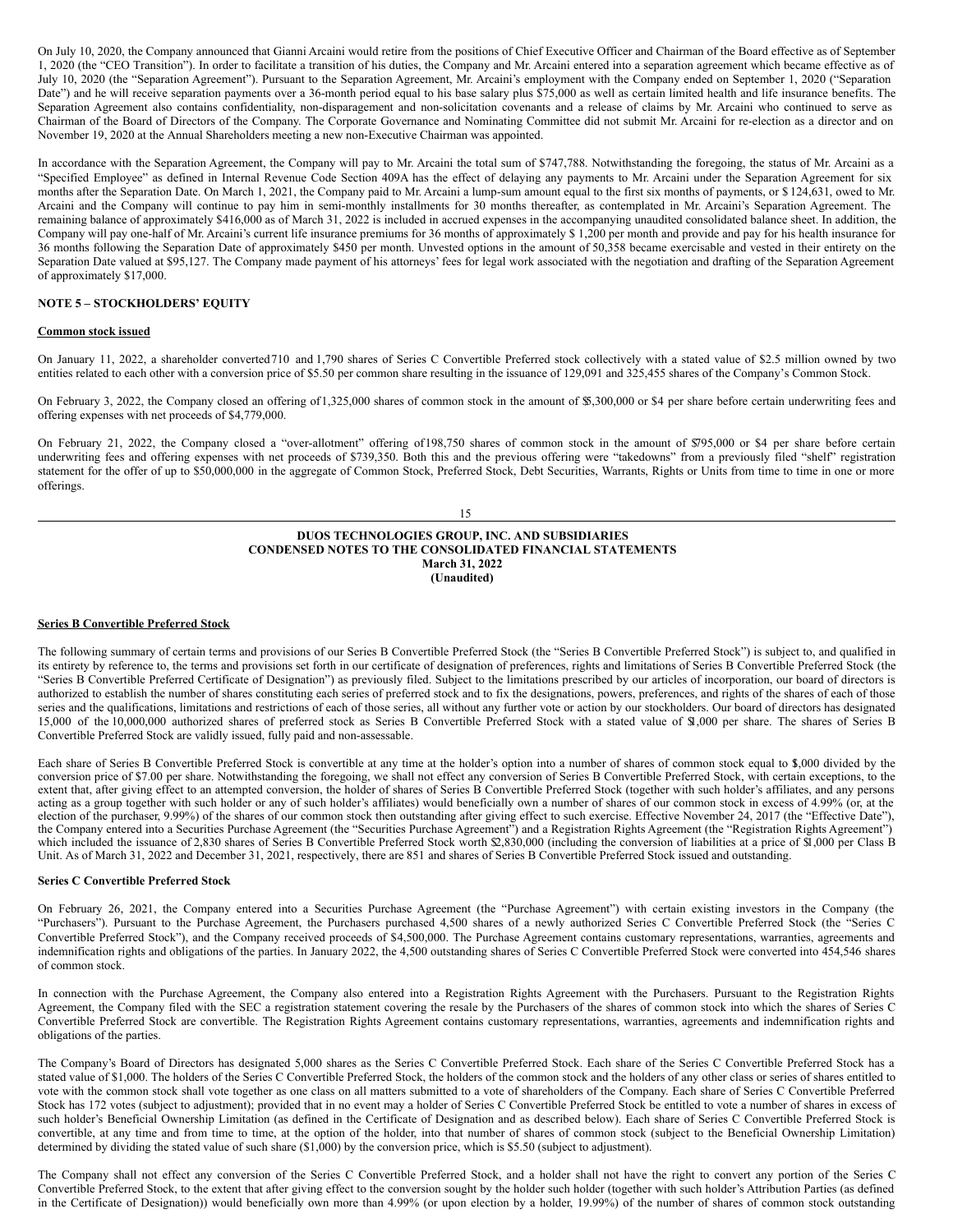## **DUOS TECHNOLOGIES GROUP, INC. AND SUBSIDIARIES CONDENSED NOTES TO THE CONSOLIDATED FINANCIAL STATEMENTS March 31, 2022 (Unaudited)**

16

#### **Stock-Based Compensation**

Stock-based compensation expense recognized under ASC 718-10 for the three months ended March 31, 2022 and 2021, was \$250,577 and \$76,301 respectively, for stock options granted to employees and directors. This expense is included in selling, general and administrative expenses in the unaudited consolidated statements of operations. Stock-based compensation expense recognized during the period is based on the value of the portion of share-based payment awards that are ultimately expected to vest during the period. At March 31, 2022, the total compensation cost for stock options not yet recognized was \$1,421,156. This cost will be recognized over the remaining vesting term of the options ranging from six months to two- and one-half years.

### **Employee Stock Options**

On May 12, 2021, the Board adopted, with shareholder approval, the 2021 Equity Incentive Plan (the "2021 Plan") providing for the issuance of up to1,000,000 shares of our Common Stock. The purpose of the 2021 Plan is to assist the Company in attracting and retaining key employees, directors and consultants and to provide incentives to such individuals to align their interests with those of our shareholders.

On January 1, 2022, the Company awarded certain senior management and key employees non-qualified stock options under the 2021 Plan. Specifically, a total of665,000 options were awarded by the Company's Compensation Committee and approved by the Board, with a strike price of \$6.41 per share, a five- year term and vesting equally over a three-year period. The Options serve as a retention tool and contain key provisions that the holder must remain in good standing with the Company. The options were valued on the grant date at 1,563,708 using a Black-Scholes model with the following assumptions: (1) expected term of3.5 years using the simplified method, (2) expected volatility rate of 72% based on historical volatility, (3) dividend yield of zero, and (4) a discount rate of 0.97%.

As of March 31, 2022, and December 31, 2021, options to purchase a total of1,096,266 shares of common stock and431,266 shares of common stock were outstanding, respectively. Of the total of 1,096,266 options issued, 271,266 and 271,266 options were issued under the 2016 Plan,665,000 and zero were issued under the 2021 Plan and a further 160,000 and 160,000 non-plan options to purchase common stock were outstanding as of March 31, 2022 and December 31, 2021, respectively. The non-plan options were granted to four executives as hiring incentives, including the Company's CEO.

For the three months ended March 31, 2022, the Company has recorded an option expense for all options outstanding in the amount of \$50,577.

#### **Warrants**

No new warrants were issued during the first quarter of 2022. At March 31, 2022 and December 31, 2021, warrants outstanding werel, 376,466 and 1,376,466, respectively.

#### **NOTE 6 - REVENUE**

#### **Revenue Recognition and Contract Accounting**

The Company generates revenue from four sources: (1) Technology Systems; (2) AI Technology which is included in the consolidated statements of operations line-item Technology systems; (3) Technical Support; and (4) Consulting Services which is included in the unaudited consolidated statements of operations line-item Services and consulting.

#### **Technology Systems**

The Company constructs intelligent technology systems consisting of materials and labor under customer contracts. Revenues and related costs on technology systems revenue are recognized based on ASC 606-10-25-27, where control of a good or service transfers over time if the entity's performance does not create an asset with an alternative use to the entity and the entity has an enforceable right to payment for performance completed to date including a profit margin or reasonable return on capital. Control is deemed to pass to the customer instantaneously as the goods are manufactured and revenue is recognized accordingly.

In addition, the Company has adopted ASC 606-10-55-21 such that if the cost incurred is not proportionate to the progress in satisfying the performance obligation, we adjust the input method to recognize revenue only to the extent of the cost incurred. Therefore, the Company will recognize revenue at an equal amount to the cost of the goods to satisfy the performance obligation.

17

#### **DUOS TECHNOLOGIES GROUP, INC. AND SUBSIDIARIES CONDENSED NOTES TO THE CONSOLIDATED FINANCIAL STATEMENTS March 31, 2022 (Unaudited)**

Under this method, contract revenues are recognized over the performance period of the contract in direct proportion to the costs incurred. Costs include direct material, direct labor, subcontract labor and other allocable direct costs. All un-allocable indirect costs and corporate general and administrative costs are also charged to the periods as incurred. Any recognized revenues that have not been billed to a customer are recorded as an asset in "contract assets". Any billings of customers more than recognized revenues are recorded as a liability in "contract liabilities". However, in the event a loss on a contract is foreseen, the Company will recognize the loss when such loss is determined.

A contract is considered complete when all costs except insignificant items have been incurred and the installation is operating according to specifications or has been accepted by the customer.

The Company has contracts in various stages of completion. Such contracts require estimates to determine the appropriate cost and revenue recognition. Cost estimates are reviewed periodically on a contract-by-contract basis throughout the life of the contract such that adjustments to the profit resulting from revisions are made cumulative to the date of the revision. Significant management judgments and estimates, including the estimated costs to complete projects, must be made and used in connection with the revenue recognized in the accounting period. Current estimates may be revised as additional information becomes available.

#### **Artificial Intelligence**

The Company has revenue from applications that incorporate artificial intelligence (AI) in the form of predetermined algorithms which provide important operating information to the users of our systems. The revenue generated from these applications of AI consists of a fixed fee related to the design, development, testing and incorporation of new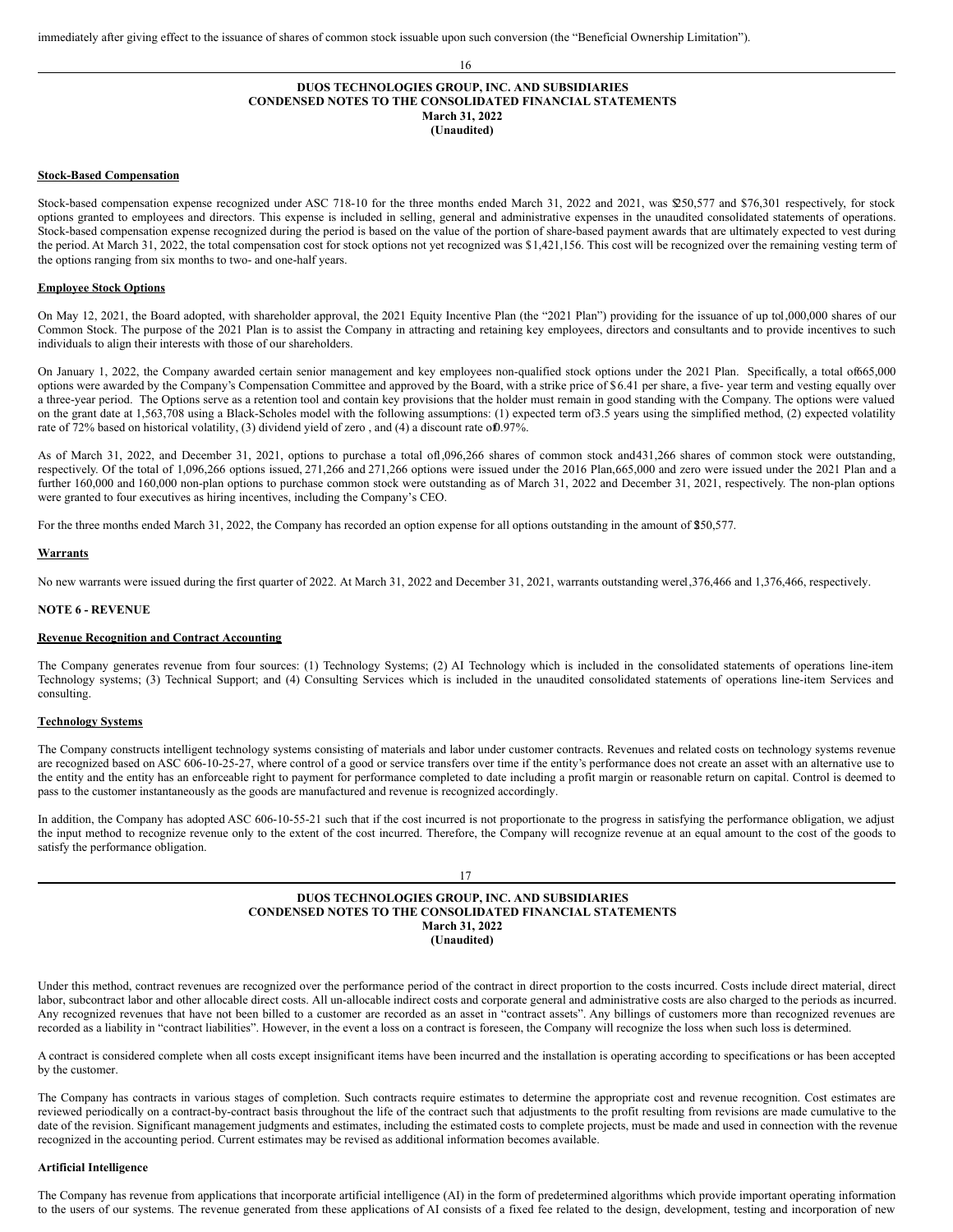algorithms into the system, which is recognized as revenue at a point in time upon acceptance, as well as an annual application maintenance fee, which revenue is recognized ratably over the contracted maintenance term.

#### **Technical Support**

Maintenance and technical support services are provided on both an as-needed and extended-term basis and may include providing both parts and labor. Maintenance and technical support provided outside of a maintenance contract are on an as-requested basis, and revenue is recognized over time as the services are provided. Revenue for maintenance and technical support provided on an extended-term basis is recognized over time ratably over the term of the contract.

For sales arrangements that do not involve multiple performance obligations such as professional services, which are of short-term duration, revenues are recognized when services are completed.

## **Consulting Services**

The Company's consulting services business generates revenues under contracts with customers from three sources: (1) Professional Services (consulting and auditing); (2) Software licensing with optional hardware sales; and (3) Customer Service (training and maintenance support).

- (1) Revenues for professional services, which are of short-term duration, are recognized when services are completed;
- (2) For all periods reflected in this report, software license sales have been one-time sales of a perpetual license to use our software product and the customer also has the option to purchase third-party manufactured handheld devices from us if they purchase our software license. Accordingly, the revenue is recognized at a point in time upon delivery of the software and delivery of the hardware, as applicable, to the customer;
- (3) Training sales are one-time upfront short-term training sessions and are recognized at a point in time after the service has been performed; and
- (4) Maintenance/support is an optional product sold to our software license customers under one-year contracts. Accordingly, maintenance payments received upfront are deferred and recognized over time ratably over the contract term.

## **DUOS TECHNOLOGIES GROUP, INC. AND SUBSIDIARIES CONDENSED NOTES TO THE CONSOLIDATED FINANCIAL STATEMENTS March 31, 2022 (Unaudited)**

Contract assets and contract liabilities on uncompleted contracts for revenues recognized over time are as follow:

#### **Contract Assets**

Contract assets on uncompleted contracts represent revenues recognized in excess of billings and/or cash received on uncompleted contracts accounted for under the cost-to-cost input method, which recognizes revenue based on the ratio of cost incurred to total estimated costs.

At March 31, 2022 and December 31, 2021, contract assets on uncompleted contracts consisted of the following:

|                                 | March 31. | December 31. |           |  |
|---------------------------------|-----------|--------------|-----------|--|
|                                 | 2022      |              | 2021      |  |
| Cumulative revenues recognized  | 348.826   |              | 266.930   |  |
| Less: Billings or cash received | (81.154)  |              | ,263.481) |  |
| Contract assets                 | 267.672   |              | 3.449     |  |

#### **Contract Liabilities**

Contract liabilities, on uncompleted contracts represent billings and/or cash received that exceed accumulated revenues recognized on uncompleted contracts accounted for under the cost-to-cost input method, which recognizes revenues based on the ratio of the cost incurred to total estimated costs.

Contract liabilities, services and consulting revenues represent billings or cash received in excess of revenue recognizable on service agreements that are not accounted for under the cost to cost method.

At March 31, 2022 and December 31, 2021, contract liabilities on uncompleted contracts and contract liabilities on services and consulting consisted of the following:

|                                                        | March 31,<br>2022 | December 31.<br>2021 |
|--------------------------------------------------------|-------------------|----------------------|
| Billings and/or cash receipts on uncompleted contracts | 2.243,607         | 4.273.726            |
| Less: Cumulative revenues recognized                   | (1, 387, 734)     | (3,041,088)          |
| Contract liabilities, technologies systems             | 855.873           | 1,232,638            |
| Contract liabilities, services and consulting          | 1.508.145         | 596,673              |
| Total contract liabilities                             | 2.364.018         | 1,829,311            |

The Company expects to recognize all contract liabilities within 12 months from the consolidated balance sheet date.

## **Disaggregation of Revenue**

The Company is following the guidance of ASC 606-10-55-296 and 297 for disaggregation of revenue. Accordingly, revenue has been disaggregated according to the nature, amount, timing and uncertainty of revenue and cash flows. We are providing qualitative and quantitative disclosures.

## **Qualitative:**

- We have four distinct revenue sources:
	- a. Turnkey, engineered projects;
	- b. Associated maintenance and support services;
	- c. Licensing and professional services related to auditing of data center assets; and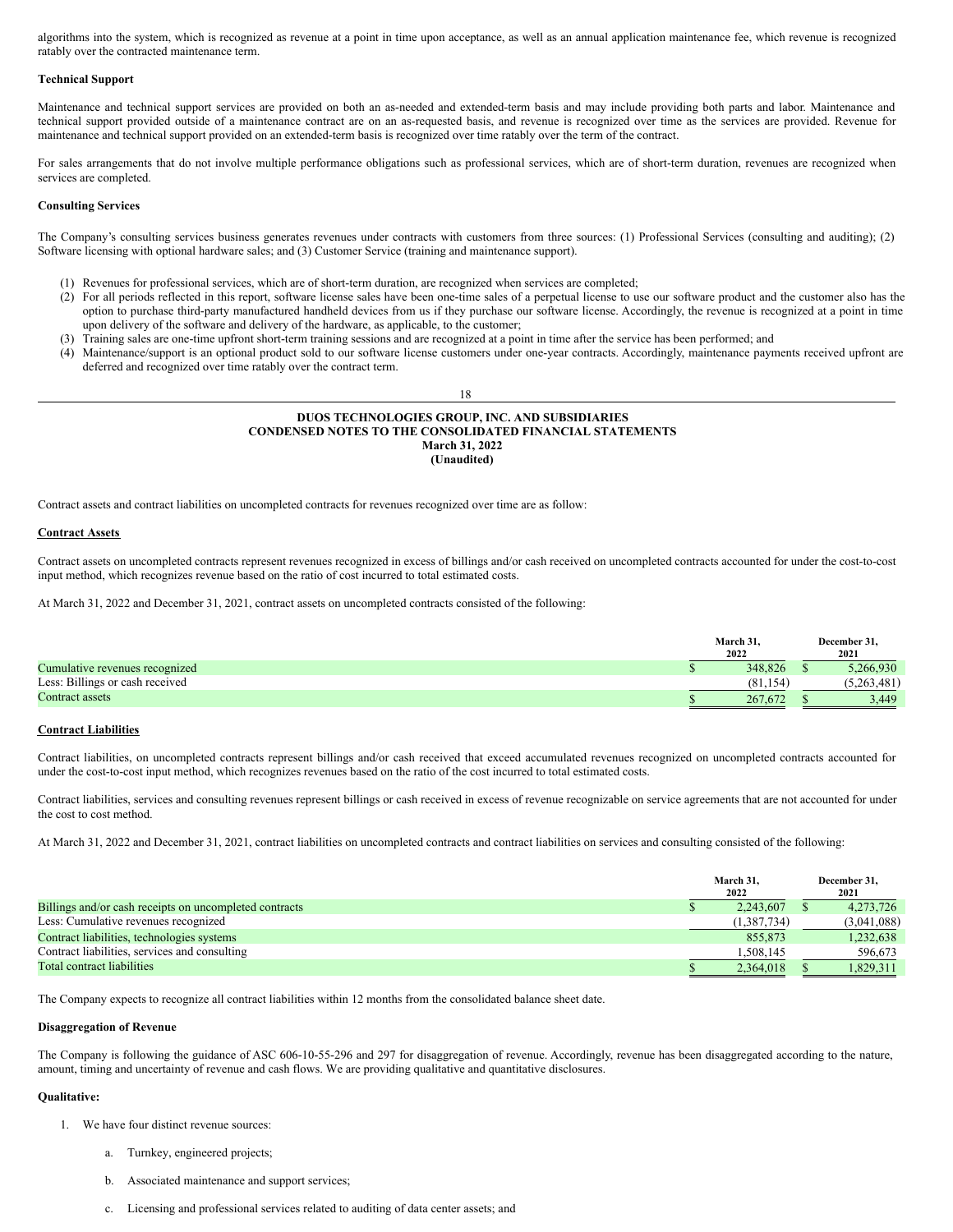d. Predetermined algorithms to provide important operating information to the users of our systems.

## **DUOS TECHNOLOGIES GROUP, INC. AND SUBSIDIARIES CONDENSED NOTES TO THE CONSOLIDATED FINANCIAL STATEMENTS March 31, 2022 (Unaudited)**

19

- 2. We currently operate in North America including the USA, Mexico and Canada.
- 3. Our customers include rail transportation, commercial, government, banking and IT suppliers.
- 4. Our contracts are fixed price and fall into two duration types:
	- a. Turnkey engineered projects and professional service contracts that are less than one year in duration and are typically two to three months in length; and
	- b. Maintenance and support contracts ranging from one to five years in length.
- 5. Transfer of goods and services are over time.
- 6. Goods delivered at point in time.

## **Quantitative:**

## **For the Three Months Ended March 31, 2022**

| <b>Segments</b>                      |              | Rail      |               | Commercial | Government   |         |              |         |               | <b>Artificial Intelligence</b> | Total |  |  |
|--------------------------------------|--------------|-----------|---------------|------------|--------------|---------|--------------|---------|---------------|--------------------------------|-------|--|--|
| <b>Primary Geographical Markets</b>  |              |           |               |            |              |         |              |         |               |                                |       |  |  |
| North America                        |              | 1,007,273 | <sup>\$</sup> | 17,300     | $\mathbb{S}$ | 152,142 | <sup>S</sup> | 262,601 | <sup>\$</sup> | 1,439,316                      |       |  |  |
| <b>Major Goods and Service Lines</b> |              |           |               |            |              |         |              |         |               |                                |       |  |  |
| <b>Turnkey Projects</b>              | $\mathbb{S}$ | 520,657   | \$            | (498)      | <sup>S</sup> | 131,921 | -S           |         | <sup>\$</sup> | 652,080                        |       |  |  |
| Maintenance and Support              |              | 486,616   |               | 17,798     |              | 20,221  |              | 131,412 |               | 656,047                        |       |  |  |
| <b>Software License</b>              |              |           |               |            |              |         |              |         |               |                                |       |  |  |
| Algorithms                           |              |           |               |            |              |         |              | 131,189 |               | 131,189                        |       |  |  |
|                                      |              | 1,007,273 |               | 17,300     |              | 152,142 |              | 262,601 |               | 1,439,316                      |       |  |  |
| <b>Timing of Revenue Recognition</b> |              |           |               |            |              |         |              |         |               |                                |       |  |  |
| Goods transferred over time          | $\mathbb{S}$ | 520,657   | $\mathbf{s}$  | (498)      | <sup>S</sup> | 131,921 | -S           |         | $\mathbf{s}$  | 652,080                        |       |  |  |
| Goods delivered at point in time     |              |           |               |            |              |         |              | 131,189 |               | 131,189                        |       |  |  |
| Services transferred over time       |              | 486,616   |               | 17,798     |              | 20,221  |              | 131,412 |               | 656,047                        |       |  |  |
|                                      |              | 1,007,273 |               | 17,300     |              | 152,142 |              | 262,601 |               | 1,439,316                      |       |  |  |

20

## **DUOS TECHNOLOGIES GROUP, INC. AND SUBSIDIARIES CONDENSED NOTES TO THE CONSOLIDATED FINANCIAL STATEMENTS March 31, 2022 (Unaudited)**

## **For the Three Months Ended March 31, 2021**

| Segments<br><b>Primary Geographical Markets</b> | Rail                      |             | Commercial               |    | Government |              | Banking |              | <b>IT Suppliers</b> |    | Artificial<br>Intelligence      | Total                     |
|-------------------------------------------------|---------------------------|-------------|--------------------------|----|------------|--------------|---------|--------------|---------------------|----|---------------------------------|---------------------------|
|                                                 |                           |             |                          |    |            |              |         |              |                     |    |                                 |                           |
| North America                                   | 1,757,446<br>\$           | S.          | 55,842                   | \$ | 28,560     | $\mathbb{S}$ | 22,829  | \$           | 132,977             | \$ | 157,100                         | \$2,154,754               |
| <b>Major Goods and Service Lines</b>            |                           |             |                          |    |            |              |         |              |                     |    |                                 |                           |
| <b>Turnkey Projects</b>                         | $\mathbb{S}$<br>1,323,322 | $\mathbf S$ |                          | \$ | 8,339      | $\mathbb{S}$ | 1,537   | $\mathbb{S}$ |                     | -S |                                 | 1,333,198<br>$\mathbb{S}$ |
| Maintenance and Support                         | 434,124                   |             | 55,842                   |    | 20,221     |              | 21,292  |              | --                  |    | —                               | 531,479                   |
| <b>Data Center Auditing Services</b>            | --                        |             |                          |    |            |              |         |              | 130,592             |    | $\overline{\phantom{0}}$        | 130,592                   |
| Software License                                |                           |             |                          |    |            |              |         |              | 2,385               |    |                                 | 2,385                     |
| Algorithms                                      |                           |             |                          |    |            |              |         |              |                     |    | 157,100                         | 157,100                   |
|                                                 | 1,757,446                 |             | 55,842                   |    | 28,560     |              | 22,829  |              | 132,977             |    | 157,100                         | \$2,154,754               |
| <b>Timing of Revenue Recognition</b>            |                           |             |                          |    |            |              |         |              |                     |    |                                 |                           |
|                                                 |                           |             |                          |    |            |              |         |              |                     |    |                                 |                           |
| Goods transferred over time                     | ,323,322<br>\$            | S           | $\overline{\phantom{m}}$ | S  | 8,339      | S            | 1,537   | S.           | 132,977             | -S | $\hspace{0.1mm}-\hspace{0.1mm}$ | 1,466,175<br>S.           |
| Goods delivered point in time                   |                           |             |                          |    |            |              |         |              |                     |    | 157,100                         | 157,100                   |
| Services transferred over time                  | 434,124                   |             | 55,842                   |    | 20,221     |              | 21,292  |              | $\sim$              |    | __                              | 531,479                   |
|                                                 | 1,757,446                 |             | 55,842                   |    | 28,560     |              | 22,829  |              | 132,977             | Ж  | 157,100                         | 2,154,754<br>S.           |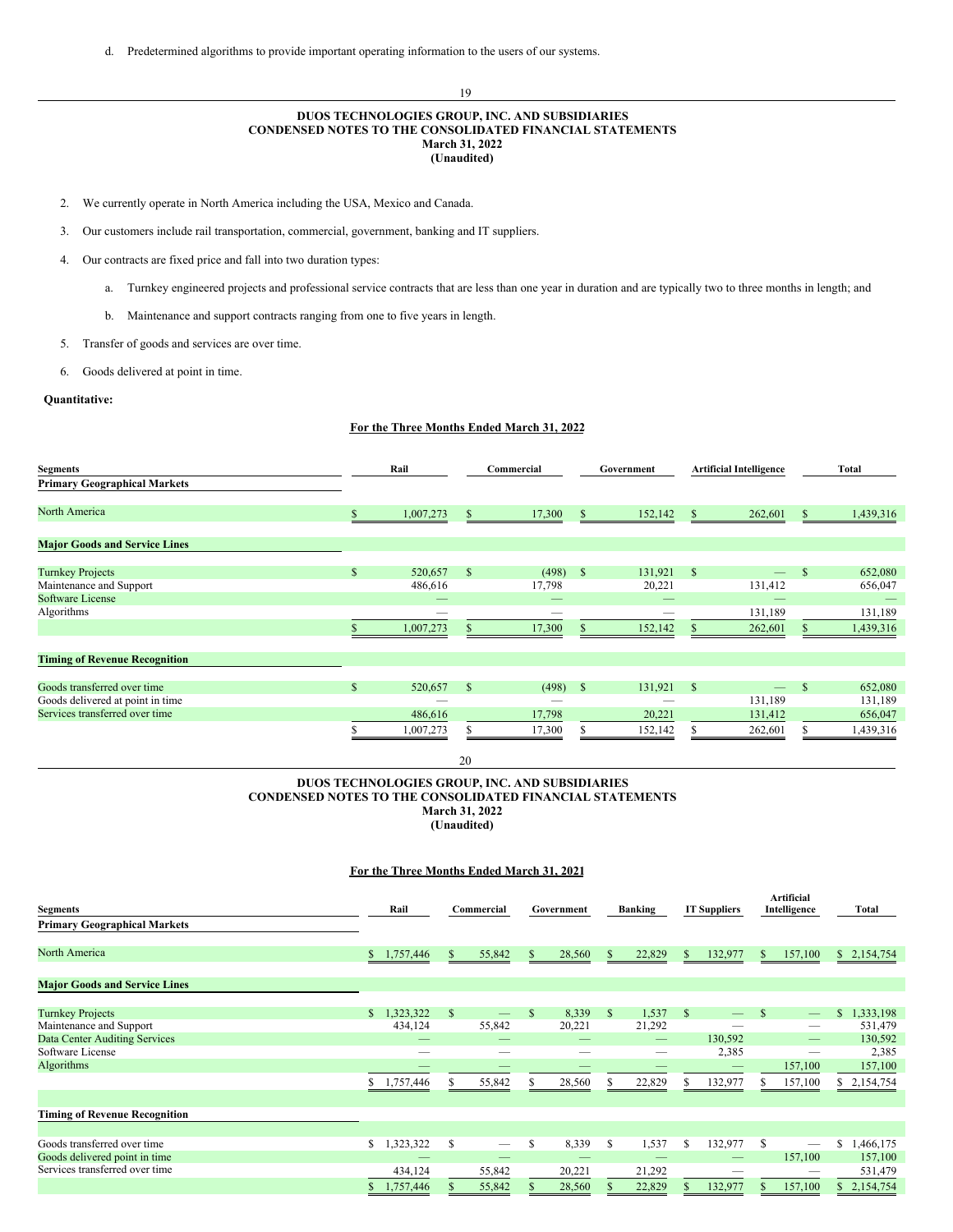#### **NOTE 7 – DEFINED CONTRIBUTION PLAN**

The Company has a 401(k)-retirement savings plan (the "401(k) Plan") covering all eligible employees. The 401(k) Plan allows employees to defer a portion of their annual compensation, and the Company may match a portion of the employees' contributions generally after the first six months of service. During the three months ended March 31, 2022, the Company matched 100% of the first 4% of eligible employee compensation that was contributed to the 401(k) Plan. For the three months ended March 31, 2022, the Company recognized expense for matching cash contributions to the 401(k) Plan totaling \$29,064.

#### 21

### **DUOS TECHNOLOGIES GROUP, INC. AND SUBSIDIARIES CONDENSED NOTES TO THE CONSOLIDATED FINANCIAL STATEMENTS March 31, 2022 (Unaudited)**

#### **NOTE 8 – RELATED PARTY TRANSACTIONS**

On August 1, 2012, the Company entered into an independent contractor master services agreement (the "Services Agreement") with Luceon, LLC, a Florida limited liability company, owned by our former Chief Technology Officer, David Ponevac. The Services Agreement provided that Luceon would provide support services including management, coordination or software development services and related services to duos. In January 2019, additional services were contracted with Luceon for TrueVue360™ primarily for software development through the provision of 7 additional full-time contractors located in Slovakia at a cost of \$16,250 for January initially, rising to \$25,583 after fully staffed, per month starting February 2019. This was in addition to the existing contract of \$7,480 per month for duos for 4 full-time contractors which increased to \$8,231 per month in June of 2019. During 2020 efforts in reducing cost, Luceon reduced its staff for the TrueVue360 software development team from a staff of 7 to 3 full-time employees at a cost of \$11,666 per month starting June 1, 2020. As of January 1, 2021, the Company no longer records activities in TrueVue360 and has combined billings for a total of \$20,986 per month. For the three months ended March 31, 2022 and 2021, the total amount expensed is zeroand \$62,958, respectively. The Company had no open accounts payable with Luceon at March 31, 2022. On May 14, 2021, the Company formally ended its relationship with Luceon in concert with the resignation of our Chief Technology Officer and as such there is no longer a related party relationship.

#### **NOTE 9 – SUBSEQUENT EVENTS**

On April 22, 2022, an employee tendered their resignation with an effective date of May 13, 2022. The employee had previously been awarded30,000 non-qualified plan options which were unvested which have been forfeited as a result of the resignation.

On April 28, 2022, a previously identified key employee tendered their resignation with an immediate effective date. The employee had previously been awarded60,000 nonqualified plan options which were unvested which have been forfeited as a result of the resignation.

<span id="page-15-0"></span>22

### **Item 2. Management's Discussion and Analysis of Financial Condition and Results of Operation.**

This quarterly report on Form 10-Q and other reports filed by Duos Technologies Group, Inc. (the "Company"), and its operating subsidiaries, Duos Technologies, Inc. ("Duos") and TrueVue360, Inc ("TrueVue360", Duos Technologies Group, Inc. and Duos, collectively the "Company" "we", "our", and "us") from time to time with the Securities and Exchange Commission (the "SEC") contain or may contain forward-looking statements and information that are based upon beliefs of, and information currently available to, the Company's management as well as estimates and assumptions made by Company's management. Readers are cautioned not to place undue reliance on these forward-looking statements, which are only predictions and speak only as of the date hereof. When used in the filings, the words "anticipate," "believe," "estimate," "expect," "future," "intend," "plan," "aim," "project," "target," "will," "may," "should," "forecast" or the negative of these terms and similar expressions as they relate to the Company or the Company's management identify forward-looking statements. Such statements typically address the Company's expected future business and financial performance and are subject to risks, uncertainties, assumptions, and other factors, including the risks contained in the "Risk Factors" section of the Company's Annual .<br>Report on Form 10-K for the fiscal year ended December 31, 2021, relating to the Company's industry, the Company's operations and results of operations, and any businesses that the Company may acquire. Should one or more of these risks or uncertainties materialize, or should the underlying assumptions prove incorrect, actual results may differ *materially from those anticipated, believed, estimated, expected, intended, or planned.*

These factors include, but are not limited to, risks related to the Company's ability to continue as a going concern, the Company's ability to generate sufficient cash to continue and expand operations, the competitive environment generally and in the Company's specific market areas, changes in technology, the availability of and the terms of financing, changes in costs and availability of goods and services, economic conditions in general and in the Company's specific market areas, changes in federal, state and/or local government laws and regulations potentially affecting the use of the Company's technology, changes in operating strategy or development plans and the ability to attract and retain qualified personnel. The Company cautions that the foregoing list of risks, uncertainties and factors is not exclusive. Additional information concerning these and other risk factors is contained in the Company's most recently filed Annual Report on Form 10-K, subsequent Quarterly Reports on Form 10-O, recent Current Reports on Form 8-K, and other filings filed by the Company with the SEC, which are available at the SEC's website, http://www.sec.gov. The Company believes its plans, intentions and expectations reflected in or suggested by these forward-looking statements are based on reasonable assumptions. No assurance, however, can be given that the Company will achieve or realize these plans, intentions or expectations. Indeed, it is likely that some of the Company's assumptions may prove to be incorrect. The Company's actual results and financial position may vary from those projected or implied in the forward-looking statements and the variances may be material. Each forward-looking statement speaks only as of the date of the particular statement. We do not undertake or accept any obligation or undertaking to release publicly any updates or revisions to any forward-looking statements to reflect any change in our expectations or any change in events, conditions or circumstances on which any forward-looking statement is based, except as required by law. All subsequent written and oral forward-looking statements concerning the Company or other matters attributable to the Company or any person acting on its behalf *are expressly qualified in their entirety by the cautionary statements above.*

Our financial statements are prepared in accordance with accounting principles generally accepted in the United States ("GAAP"). These accounting principles require us to make certain estimates, judgments and assumptions. We believe that the estimates, judgments and assumptions upon which we rely are reasonable based upon information available to us at the time that these estimates, judgments and assumptions are made. These estimates, judgments and assumptions can affect the reported amounts of assets and liabilities as of the date of the financial statements as well as the reported amounts of revenues and expenses during the periods presented. Our financial statements would be affected to the extent there are material differences between these estimates and actual results. In many cases, the accounting treatment of a particular transaction is specifically dictated by GAAP and does not require management's judgment in its application. There are also areas in which management's judgment in selecting any available alternative would not produce a materially different result. The following discussion should be read in conjunction with our financial statements and notes thereto appearing *elsewhere in this report.*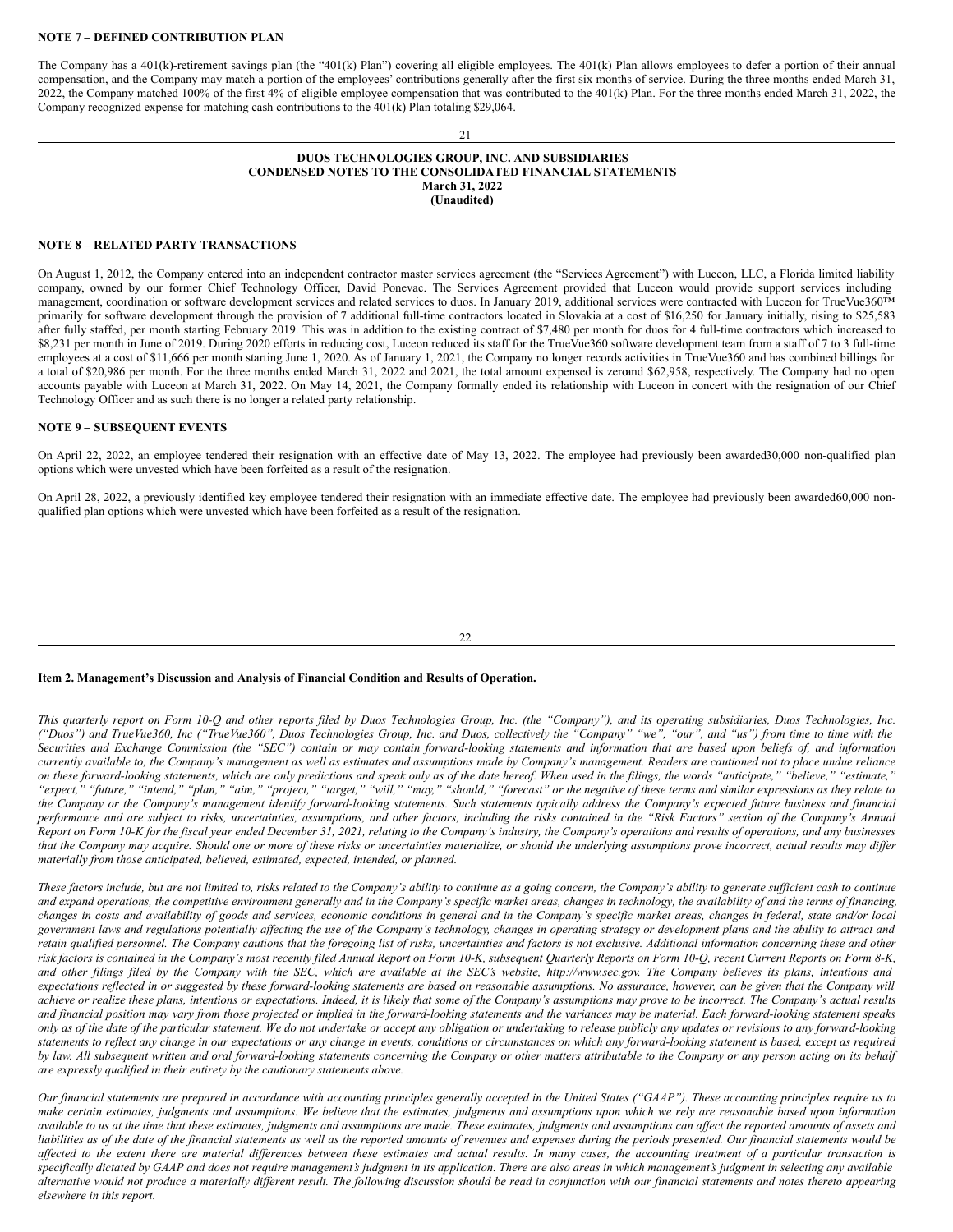#### **Overview**

Duos Technologies Group, Inc. (the "Company") was incorporated in Florida on May 31, 1994 under the original name of Information Systems Associates, Inc. Initially, our business operations consisted of consulting services for asset management of large corporate data centers and the development and licensing of information technology ("IT") asset management software. In late 2014, the Company entered negotiations with Duos Technologies, Inc. ("Duos"), for the purposes of executing a reverse triangular merger. This transaction was completed on April 1, 2015, whereby Duos became a wholly owned subsidiary of the Company. Duos was incorporated under the laws of Florida on November 30, 1990 for design, development and deployment of proprietary technology applications and turn-key engineered systems. The Company, based in Jacksonville, Florida, has a current staff of 66 people of which 58 are full time and is a technology and software applications company with a strong portfolio of intellectual property. The Company's core competencies, including advanced intelligent technologies, are delivered through its proprietary integrated enterprise command and control platform, Centraco®

The Company has developed the Railcar Inspection Portal ("RIP") which provides both freight and transit railroad customers and select government agencies the ability to conduct fully remote railcar inspections of trains while they are in transit. The system, which incorporates a variety of sophisticated optical technologies, illumination and other sensors, scans each passing railcar to create an extremely high-resolution image set from a variety of angles including the undercarriage. These images are then processed through various methods of artificial intelligence algorithms to identify specific defects and/or areas of interest on each railcar. This is all accomplished within seconds of a railcar passing through our portal. We believe this solution has the potential to transform the railroad industry immediately increasing safety, improving efficiency and reducing costs. The Company has successfully deployed this system with several Class 1 railroad customers and anticipates an increased demand from transit and other railroad customers along with selected government agencies that operate and/or manage rail traffic in the future. Government agencies can conduct digital inspections combined with the incorporated artificial intelligence ("AI") to improve rail traffic flow across borders which also directly benefits the Class 1 railroads through increasing their velocity.

The Company has also developed the Automated Logistics Information System ("ALIS") which automates gatehouse operations where transport trucks enter and exit large logistics and intermodal facilities. This solution also incorporates sensors and data points as necessary for each operation and directly interconnects with backend logistics databases and processes to streamline operations, and significantly improve operations and security and importantly dramatically improves the vehicle throughput on each lane on which the technology is deployed.

The Company has built a portfolio of IP and patented solutions that creates "actionable intelligence" using two core native platforms called Centraco® and Praesidium™. All solutions provided include a variant of both applications. Centraco is designed primarily as the user interface to all our systems as well as the backend connection to third-party applications and databases through both Application Programming Interfaces (APIs) and Software Development Kits (SDKs). This interface is browser based and hosted within each one of our systems and solutions. It is typically also customized for each unique customer and application. Praesidium typically resides as middleware in our systems and manages the various image capture devices and some sensors for input into the Centraco software.

The Company also developed a proprietary Artificial Intelligence software platform, Truevue360™ with the objective of focusing the Company's advanced intelligent technologies in the areas of AI, deep machine learning and advanced multi-layered algorithms to further support our solutions.

The Company also provided professional and consulting services for large data centers and had developed a system for the automation of asset information marketed as DcVue™. The Company had deployed its DcVue software at one beta site. This software was used by Duos' consulting auditing teams. DcVue was based upon the Company's OSPI patent which was awarded in 2010. The Company offered DcVue available for license to our customers as a licensed software product. The Company ceased offering this product in 2021.

The Company's strategy is to deliver operational and technical excellence to our customers; expand our RIP and ALIS solutions into current and new customers focused in the Rail, Logistics and U.S. Government Sectors; offer both CAPEX and OPEX pricing models to customers that increases recurring revenue, grows backlog and improves profitability; responsibly grow the business both organically and through selective acquisitions; and promote a performance-based work force where employees enjoy their work and are incentivized to excel and remain with the Company.

24

## **Prospects and Outlook**

The Company's focus is to improve operational and technical execution which, we believe, will in turn enable the commercial side of the business to expand RIP and ALIS delivery into existing customers and to expand and diversify our current customer base. Even though COVID-19 is expected to still be an issue during 2022, the Company's primary customers have indicated readiness to order more equipment and services should the Company execute as expected on key deliverables.

Additionally, the Company is making engineering and software upgrades to the RIP to meet anticipated Federal Railroad Association (FRA) and Association of American Railroad (AAR) standards. Similar upgrades are also being developed to improve the ALIS system. These upgrades will continue to be released throughout 2022 and are expected to drive revenue growth this year and beyond.

The Company is expanding its focus in the rail industry to encompass passenger transportation and was awarded a large, multi-year contract with a national rail carrier. The Company anticipates that it will deliver at least two RIP solutions along with a long-term services agreement in 2022 and completing delivery during the first quarter of 2023.

Although the Company's prospects and outlook are anticipated to be favorable for 2022, investing in our securities involves risk and careful consideration should be made before deciding to purchase our securities. There are many risks that affect our business and results of operations, some of which are beyond our control and unexpected macro events can have a severe impact on the business. Please see the risk factors identified in "Item 1A - Risk Factors" of our Annual Report on Form 10-K filed with the SEC on March 31, 2022.

## **Results of Operations**

The following discussion should be read in conjunction with the unaudited financial statements included in this report.

## **Comparison for the Three Months Ended March 31, 2022 Compared to Three Months Ended March 31, 2021**

The following table sets forth a summary of our unaudited Consolidated Statements of Operations and is used in the following discussions of our results of operations:

|                  | For the Three Months Ended<br>March 31. |              |           |
|------------------|-----------------------------------------|--------------|-----------|
|                  | 2022                                    |              | 2021      |
| Revenues         | .439,316                                | <sup>S</sup> | 2,154,754 |
| Cost of revenues | 1,217,250                               |              | 1,651,780 |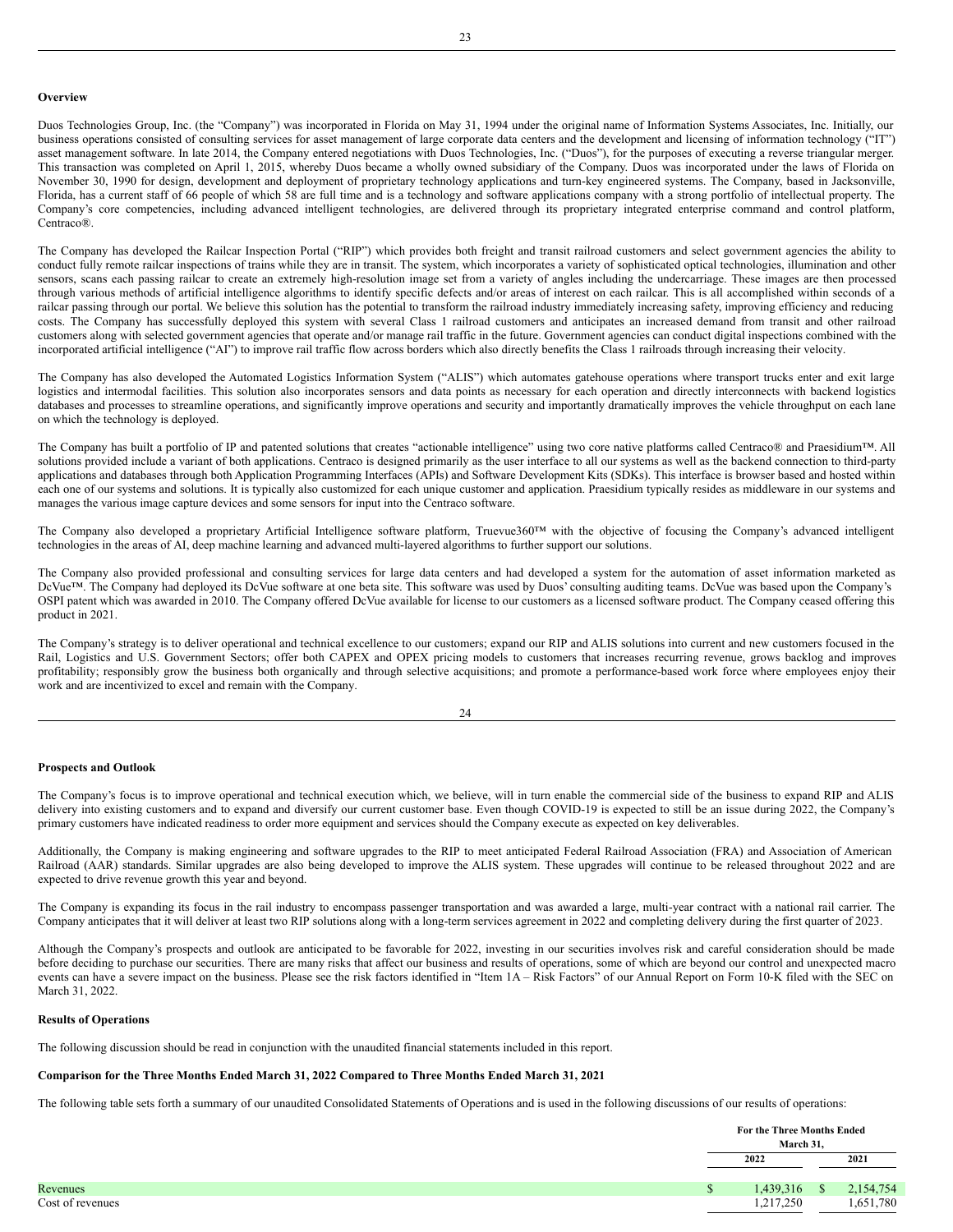| Gross margin           | 222,066     | 502,974     |
|------------------------|-------------|-------------|
| Operating expenses     | 2.863.684   | 2,325,274   |
| Loss from operations   | (2.641.618) | (1,822,300) |
| Other income (expense) | (2.998)     | 416,277     |
| Net loss               | 2.644.616   | (406, 023)  |

**Revenues**

|                         | For the Three Months Ended |      |           |          |  |  |  |  |
|-------------------------|----------------------------|------|-----------|----------|--|--|--|--|
|                         | March 31,                  |      |           |          |  |  |  |  |
|                         | 2022                       | 2021 |           | % Change |  |  |  |  |
| Revenues:               |                            |      |           |          |  |  |  |  |
| Technology systems      | 783,269                    |      | 490,298   | $-47%$   |  |  |  |  |
| Services and consulting | 656,047                    |      | 664,456   | $-1\%$   |  |  |  |  |
| Total revenues          | 1,439,316                  |      | 2,154,754 | $-33%$   |  |  |  |  |
|                         |                            |      |           |          |  |  |  |  |

25

The decrease in overall revenues for the quarter ended March 31, 2022 is primarily related to the timing of new installations in the technology systems portion of our business, which was driven by delays in receiving anticipated "notices to proceed" for new contracts expected earlier in the year, and supply chain issues which are extending deadlines for shipment of key components used in our technology systems. While certain orders were delayed from 2021 into 2022, we remain encouraged by the breadth and scope of recent bids in which we have participated. Management cautions that because of the delays in anticipated start dates, certain installations may produce revenues towards the end of 2022, some of which may ultimately be recorded in 2023. Additionally, although the industries in which we operate are showing early signs of recovery from the delays as a result of the COVID-19 pandemic, other macro-economic effects are anticipated to impact us, including inflation and the current supply chain issues. The effect of this will be to push some revenue recognition later in the year or into 2023. The effects of inflation are not quantifiable at the current time but are beginning to be evident in increased costs for materials and labor. These effects may result in higher costs for project implementation that cannot be wholly or even partially passed on to our customers and thus resulting in delaying our progress towards profitability.

We believe the Company's capital structure allows us to weather the unexpected delays without significant operational impact and enables us to pursue large projects requiring the ability to deploy major resources. It should be noted that the Company increased its working capital in late 2021 to account for an increase in pre-contract procurement activities to avoid a slowdown in revenues caused by delays in receiving certain components. The Company undertook a major review of operations during 2021 and made significant changes in staffing, including hiring additional engineering staff and revamping its software development and Artificial Intelligence staffing. Although the Company implemented a "rapid development" initiative in early 2021, which was intended to enable the Company to respond to market driven demand more quickly, this effort has been somewhat negated by ongoing supply chain issues. This effort was expected to shorten delivery times on major projects and result in significant revenue growth in the last six months of 2021 and beyond, the previously discussed supply chain issues have not allowed the anticipated benefits to be realized at this time. The Company is monitoring the situation and had continued to procure materials ahead of formal contract award late in the first quarter of 2022.

The services portion of revenues are driven by the successful completion of projects and represent services and support for those installations. The Company expects growth with new revenue from existing customers, including services revenue as the result of new maintenance contracts being established on installations coming on-line during 2022. The Company also anticipates renewals of existing contracts and a shift to the next generation of technology systems which are currently being installed.

## **Cost of Revenues**

|                         | For the Three Months Ended<br>March 31. |  |  |           |          |  |  |
|-------------------------|-----------------------------------------|--|--|-----------|----------|--|--|
|                         | 2022                                    |  |  | 2021      | % Change |  |  |
| Cost of revenues:       |                                         |  |  |           |          |  |  |
| Technology systems      | 865.488                                 |  |  | .293,608  | $-33%$   |  |  |
| Services and consulting | 351,762                                 |  |  | 358,172   | $-2\%$   |  |  |
| Total cost of revenues  | 1,217,250                               |  |  | 1,651,780 | $-26\%$  |  |  |

Cost of revenues largely comprises equipment, labor and overhead necessary to support the implementation of new systems and support and maintenance of existing systems.

Cost of revenues on technology systems decreased during the three months ended March 31, 2022 compared to the equivalent period in 2021, which is consistent with the decrease in revenues. However, the percentage decrease in cost of revenues for technology systems for the current year period compared to the prior year period was lower than the percentage decrease in revenues from technology systems for the current year period compared to the prior year period. The higher level of cost compared to revenues was mainly due to higher costs of materials due to supply chain disruptions and inflation, as well as additional work being necessary on certain of the Company's installations to resolve newly identified quality issues. While we expect that macro-economic factors will continue to drive prices, the Company expects its structural realignment to aid in lowering costs as a percentage of the overall system price going forward. As previously noted, the Company's organization and related cost structure was realigned to provide the capability to manufacture, install and support multiple production systems simultaneously. In accordance with this shift in structure, certain staff were re-assigned or replaced, and new staff added in key areas, particularly software engineering, IT and AI.

In conjunction with these organizational changes, increased costs are now being recognized against project and support revenues. While there is a continued focus on construction costs and savings through efficiency, the Company has elected to expand its key employees in 2021 and early 2022 in anticipation of expected sales growth in technology systems and services. These changes had a negative impact on the gross margin (see below) during the quarter ended March 31, 2022, but this is expected to be a short-term impact, which we believe will be offset by anticipated increases in revenue later in 2022. We also expect these changes to have a positive long-term impact as we believe they will enable the Company to deliver a higher number of systems in a given period, with a shorter period of implementation and with better quality and reliability, as operations become standardized in anticipation of expected higher demand for systems, particularly in the rail industry.

Cost of revenues on services and consulting decreased in the three months ended March 31, 2022 compared to the prior year period in line with the decrease in revenues from services and consulting for the current year period as compared to the prior year period. While relatively flat when comparing the first quarter of 2022 and the equivalent period in 2021, an overall positive trend on service and consulting revenue is expected to continue as the Company expects that as more of the revenue will be derived from recurring revenue. Costs of revenues on services and consulting are expected to increase in future years but at a slower rate than revenue growth. The Company focused on streamlining support operations in 2021, and despite the additional resources allocated to these activities in anticipation of higher recurring revenue in 2022 and beyond, we expect higher gross margins as the Company grows.

As discussed previously, the impact of inflation may negatively affect the costs of revenues such that we may experience higher costs for materials and labor, including higher employee and sub-contractor costs that cannot be passed along in all cases. Management is continuing to monitor this situation and expects to take actions as the full impact of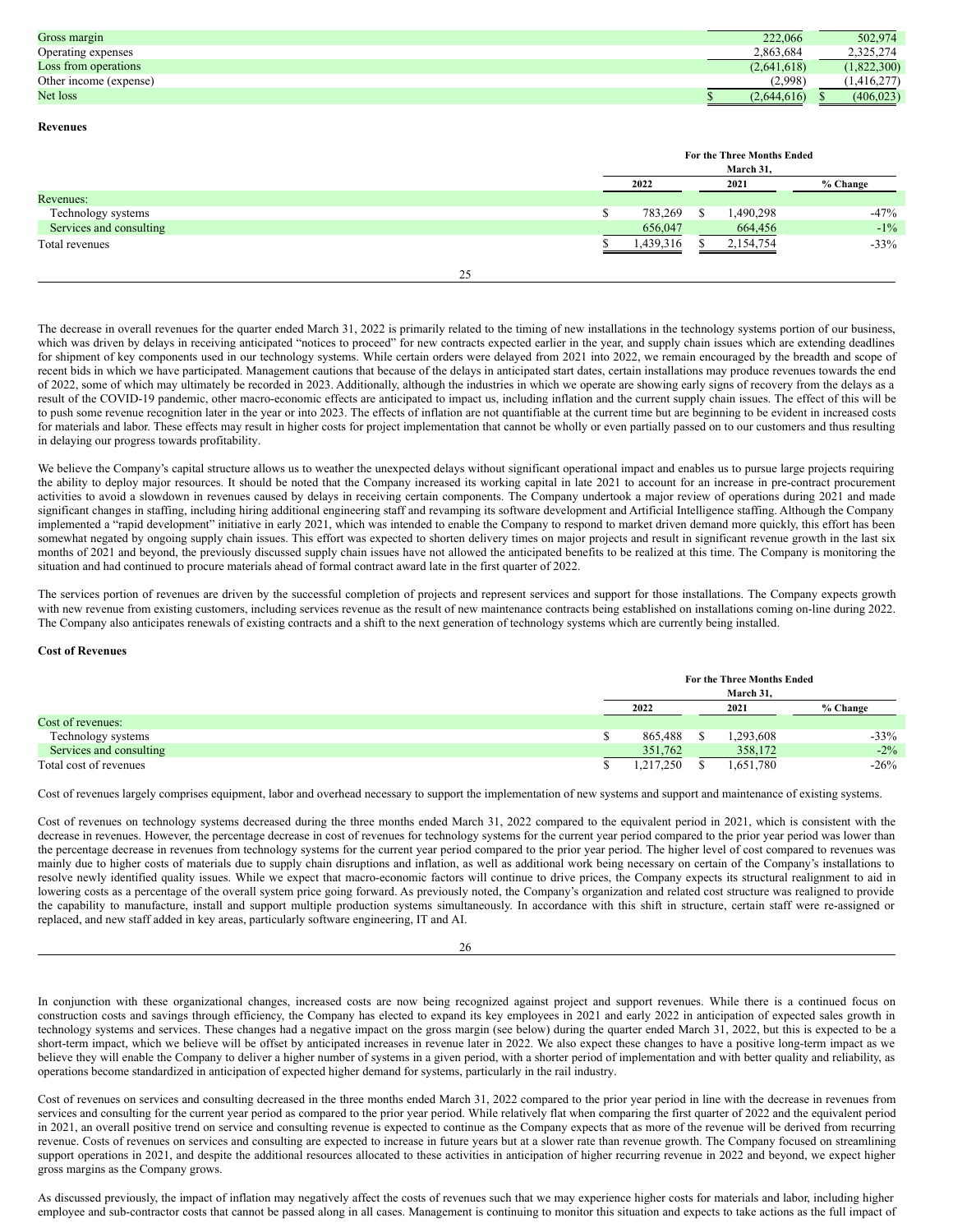these cost increases is understood. This may take the form of higher prices and continued evaluation of costs to attempt to reduce the overall costs to offset the additional expenses, although this is not assured.

#### **Gross Margin**

|                  |   | For the Three Months Ended<br>March 31, |  |           |          |  |  |  |
|------------------|---|-----------------------------------------|--|-----------|----------|--|--|--|
|                  |   | 2022                                    |  | 2021      | % Change |  |  |  |
| Revenues         | ω | 1,439,316                               |  | 2,154,754 | $-33%$   |  |  |  |
| Cost of revenues |   | 1,217,250                               |  | 1,651,780 | $-26%$   |  |  |  |
| Gross margin     |   | 222,066                                 |  | 502,974   | $-56%$   |  |  |  |

As previously discussed, the Company has revamped its operations to support an anticipated increase in the number of new systems going forward. The resultant additional cost of revenues was not covered by a comparable increase in revenues during the first quarter of 2022. The main reason for the continuing high level of cost is higher costs of materials due to supply chain disruptions and inflation. However, we anticipate an improvement in the overall gross margin for the full year of 2022, with much of the improvement expected to occur in the second half of the year. Certain macro-economic factors, which are driving increased costs for materials and labor, may result in higher costs for project implementation that cannot be wholly or even partially passed on to our customers, which may result in delaying our progress towards profitability into 2023.

#### **Operating Expenses**

|                            |    |    | For the Three Months Ended<br>March 31, |  |           |          |  |  |  |  |
|----------------------------|----|----|-----------------------------------------|--|-----------|----------|--|--|--|--|
|                            |    |    | 2022                                    |  | 2021      | % Change |  |  |  |  |
| Operating expenses:        |    |    |                                         |  |           |          |  |  |  |  |
| Sales and marketing        |    | ۰Β | 283,894                                 |  | 311,801   | $-9\%$   |  |  |  |  |
| Research and development   |    |    | 436,717                                 |  | 359,127   | 22%      |  |  |  |  |
| General and administration |    |    | 2,143,073                               |  | 1,654,346 | 30%      |  |  |  |  |
| Total operating expenses   |    |    | 2,863,684                               |  | 2,325,274 | 23%      |  |  |  |  |
|                            |    |    |                                         |  |           |          |  |  |  |  |
|                            | 27 |    |                                         |  |           |          |  |  |  |  |

Overall operating expenses during the three months ended March 31, 2022 increased by 23% compared to the equivalent period in 2021. Increases in research and development costs and general and administration costs during the current year period were offset by a decrease in sales and marketing costs during the period. The overall increase is primarily related to the Company's efforts to revamp its operations to support an anticipated increase in the number of new systems going forward. The increase is also related to higher rent, as during the fourth quarter of 2021, a new operating lease agreement of office and warehouse combination space commenced. This new space will combine the Company's two separate work locations into one facility, which will allow for greater collaboration and also accommodate a larger anticipated workforce and manufacturing facility. The increase in research and development costs was also driven by customer demand for the development of new components related to our technology systems.

#### **Loss from Operations**

The loss from operations for the three months ended March 31, 2022 and 2021 were \$2,641,618 and \$1,822,300, respectively. The increase in losses from operations was primarily the result of lower revenues recorded in the quarter as a consequence of delays in the start of new projects and delays in the receipt of materials for production. There was also higher relative cost of sales related to higher costs of materials resulting from supply chain disruptions and inflation.

#### **Other Income/Expense**

Other expense for the three months ended March 31, 2022 was \$2,998 compared to other income of \$1,416,277 in the comparative period of 2021. The change is primarily due to PPP loan forgiveness recorded in the first quarter of 2021.

## **Net Loss**

The net loss for the three months ended March 31, 2022 and 2021 was \$2,644,616 and \$406,023, respectively. The increase in net loss was mostly attributed to lower revenue in the current quarter and the PPP loan forgiveness recorded in the first quarter of 2021. Net loss per common share was \$0.49 and \$0.11 for the three months ended March 31, 2022 and 2021, respectively.

#### **Liquidity and Capital Resources**

As of March 31, 2022, the Company has a working capital surplus of \$2,540,856 and a net loss of \$2,644,616.

## **Cash Flows**

The following table sets forth the major components of our statements of cash flows data for the periods presented:

|                                           | March 31.<br>2022 |           | March 31.<br>2021 |  |
|-------------------------------------------|-------------------|-----------|-------------------|--|
| Net cash used in operating activities     |                   | (827,733) | (1.296.424)       |  |
| Net cash used in investing activities     |                   | (102.078) | (58, 105)         |  |
| Net cash provided by financing activities | 5.365.954         |           | 4.457.342         |  |
| Net increase in cash                      | 4.436.143         |           | 3,102,813         |  |

Net cash used in operating activities for the three months ended March 31, 2022 and 2021 was \$827,733 and \$1,296,424, respectively. The decrease in net cash used in operations for the three months ended March 31, 2022 was the result of lower expenditures related to current technology systems projects due to the timing of project award and delays in the receipt of materials. In addition, there are several changes in assets and liabilities compared to the previous period that decreased the use of cash in operations, notably the change in accounts receivable due to the timing of project invoicing milestones and cash receipts.

Net cash used in investing activities for the three months ended March 31, 2022 and 2021 was \$102,078 and \$58,105, respectively, representing an increase in the purchase of various fixed assets for computer equipment and product development.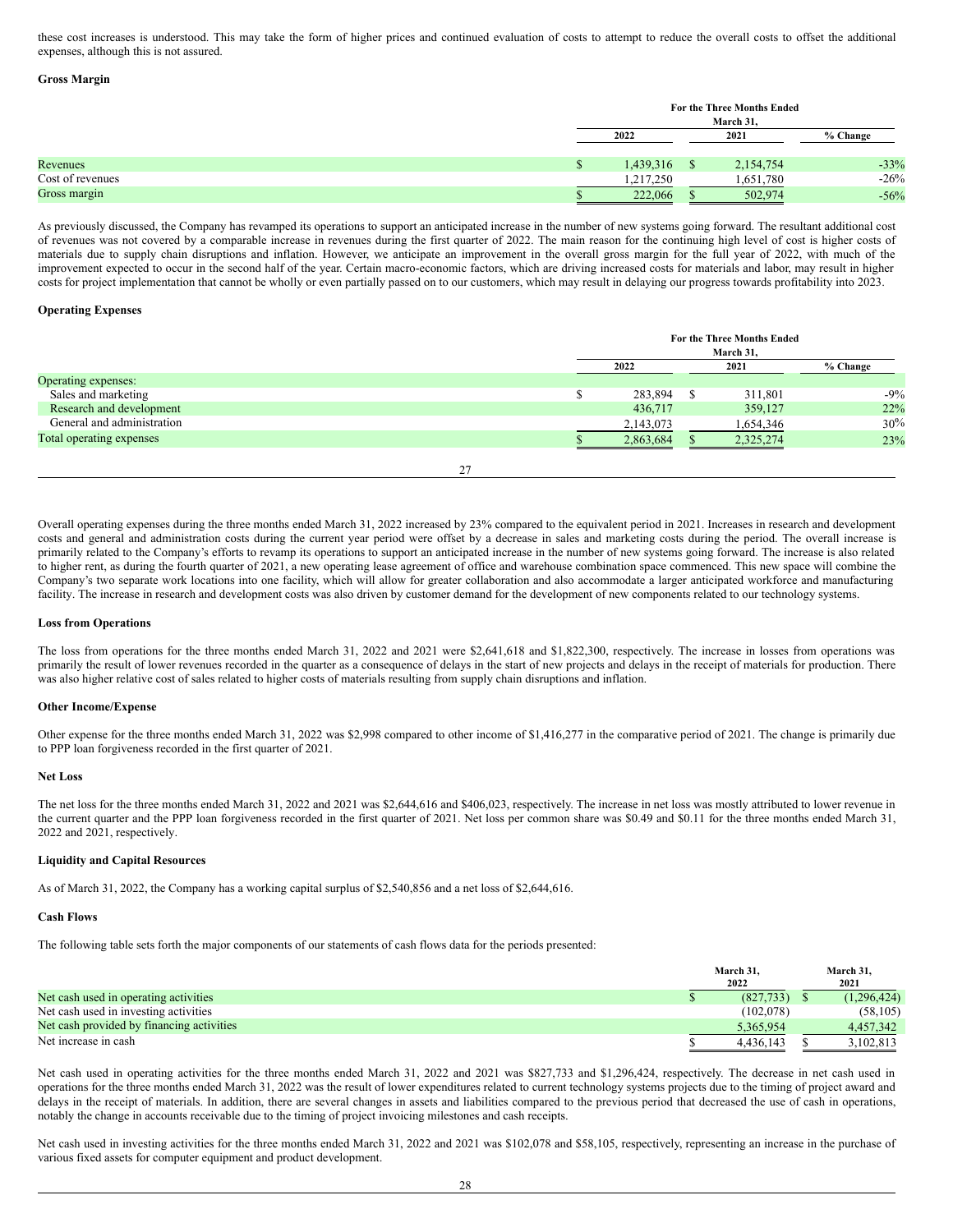Net cash provided by financing activities for the three months ended March 31, 2022 and 2021 was \$5,365,954 and \$4,457,342, respectively. Cash flows provided by financing activities during the three-month period in 2022 were primarily attributable to net proceeds of approximately \$5,500,000 from the successful sale of common stock under the the Company's "shelf registration" statement. Cash flows from financing activities during the three-month period in 2021 were primarily attributable to the issuance of Series C Convertible Preferred Stock for \$4,500,000.

During 2022, we funded our operations through the sale of our equity (or equity linked) securities, and through revenues generated and cash received from ongoing project execution, services and associated maintenance revenues. As of May 10, 2022, we have cash on hand of approximately \$4,030,000. We have approximately \$165,500 in monthly lease and other mandatory payments, not including payroll and ordinary expenses which are due monthly.

On a long-term basis, our liquidity is dependent on continuation and expansion of operations and receipt of revenues. We believe our current capital and revenues are sufficient to fund such expansion and our operations over the next twelve months, although we are now less dependent on timely payments by our customers for projects and work in process. However, we expect such timely payments to continue. Material cash requirements will be satisfied within the normal course of business including substantial upfront payments from our customers prior to starting projects. In some limited cases, the Company may elect to purchase materials and supplies in advance of contract award but where there is a high probability of that award.

Demand for our products and services will be dependent on, among other things, market acceptance of our products and services, the technology market in general, and general economic conditions, which are cyclical in nature. Because a major portion of our activities is the receipt of revenues from the sales of our products and services, our business operations may continue to be adversely affected by our competitors and prolonged recession periods, although these are not considered to be a factor at present.

## **Liquidity**

Under Accounting Standards Update, or ASU, 2014-15, Presentation of Financial Statements—Going Concern (Subtopic 205-40) ("ASC 205-40"), the Company has the responsibility to evaluate whether conditions and/or events raise substantial doubt about its ability to meet its future financial obligations as they become due within one year after the date that the financial statements are issued. As required by ASC 205-40, this evaluation shall initially not take into consideration the potential mitigating effects of plans that have not been fully implemented as of the date the financial statements are issued. Management has assessed the Company's ability to continue as a going concern in accordance with the requirement of ASC 205-40.

As reflected in the accompanying unaudited consolidated financial statements, the Company had a net loss of \$2,644,616 for the three months ended March 31, 2022. During the same period, net cash used in operating activities was \$827,733. The working capital surplus and accumulated deficit as of March 31, 2022 were \$2,540,856 and \$48,141,667 respectively. In previous financial reports, the Company had raised substantial doubt about continuing as a going concern. This was principally due to a lack of working capital prior to an underwritten offering receiving net proceeds of approximately \$5,500,000 from the successful sales of common stock which was completed during the first quarter of 2022 (the "2022 Offering").

As previously noted, in 2021, the Company raised \$4,500,000 from existing shareholders through the issuance of Series C Convertible Preferred Stock.

Although additional investment is not assured, the Company is comfortable that it would be able to raise sufficient capital to support expanded operations based on an anticipated increase in business activity. In the long run, the continuation of the Company as a going concern is dependent upon the ability of the Company to continue executing the plan described above, generate enough revenue, and attain consistently profitable operations. Although the current global pandemic related to the coronavirus (COVID-19) has affected our operations, particularly in supply chain, we now believe that this is expected to be an ongoing issue and our working capital assumptions reflect this new reality. The Company cannot currently quantify the uncertainty related to the pandemic and its effects on our customers in the coming quarters. We have analyzed our cash flow under "stress test" conditions and have determined that we have sufficient liquid assets on hand to maintain operations for at least twelve months from the date of this report.

29

Management believes that, at this time, the conditions in our market space with ongoing contract delays, the consequent need to procure certain materials in advance of a binding contract and the additional time needed to execute on new contracts previously reported have put a strain on our cash reserves. However, recent events, including a \$5,500,000 injection of funds from a sale of securities, significant recent orders and the overall stabilization of the business, indicate that there is not a substantial doubt for the Company to continue as a going concern for a period of twelve months from the issuance of this report. We continue executing the plan to grow our business and achieve profitability without the requirement to raise additional capital for existing operations for 2022, although we may do so to fund selective opportunities that may arise. Management has extensively evaluated our requirements for the next twelve months and has determined that the Company currently has sufficient cash to operate for at least that period.

#### **Critical Accounting Policies and Estimates**

We have identified the accounting policies below as critical to our business operations and the understanding of our results of operations.

#### **Accounts Receivable**

Accounts receivable are stated at estimated net realizable value. Accounts receivable are comprised of balances due from customers net of estimated allowances for uncollectible accounts. In determining the collections on the account, historical trends are evaluated, and specific customer issues are reviewed to arrive at appropriate allowances. The Company reviews its accounts to estimate losses resulting from the inability of its customers to make required payments. Any required allowance is based on specific analysis of past due accounts and also considers historical trends of write-offs. Past due status is based on how recently payments have been received from customers.

## **Stock-Based Compensation**

The Company accounts for employee stock-based compensation in accordance with ASC 718-10, "*Share-Based Payment*," which requires the measurement and recognition of compensation expense for all share-based payment awards made to employees and directors including employee stock options, restricted stock units, and employee stock purchases based on estimated fair values.

#### *Determining Fair Value Under ASC 718-10*

The Company estimates the fair value of stock options granted using the Black-Scholes option-pricing formula. This fair value is then amortized on a straight-line basis over the requisite service periods of the awards, which is generally the vesting period. The Company's determination of fair value using an option-pricing model is affected by the stock price as well as assumptions regarding a number of highly subjective variables.

The Company estimates volatility based upon the historical stock price of the Company and estimates the expected term for stock options using the simplified method for employees and directors and the contractual term for non-employees. The risk-free rate is determined based upon the prevailing rate of United States Treasury securities with similar maturities.

### **Revenue Recognition**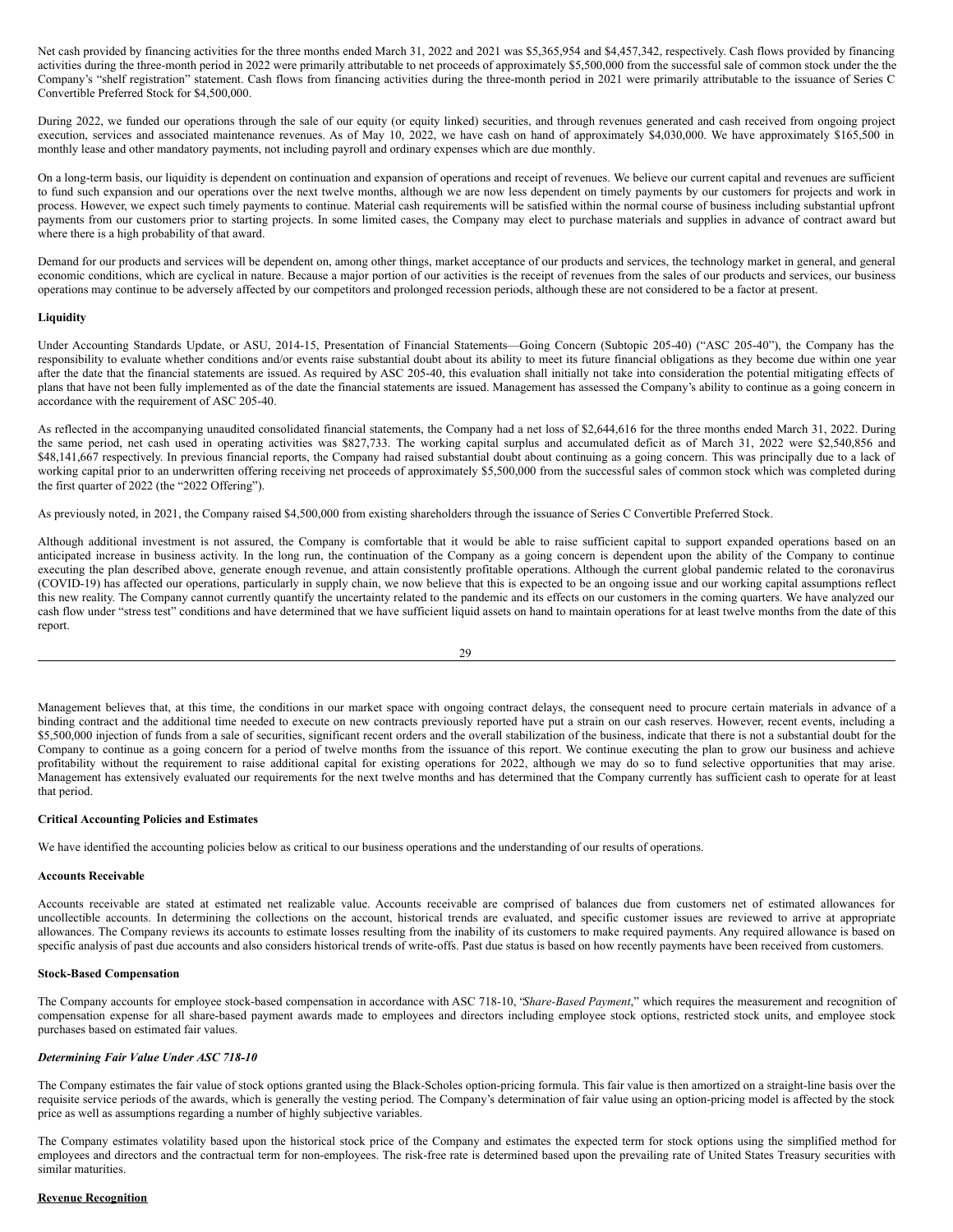The Company follows Accounting Standards Codification 606, Revenue from Contracts with Customers ("ASC 606"), that affects the timing of when certain types of revenues will be recognized. The basic principles in ASC 606 include the following: a contract with a customer creates distinct contract assets and performance obligations, satisfaction of a performance obligation creates revenue, and a performance obligation is satisfied upon transfer of control to a good or service to a customer.

Revenue is recognized by evaluating our revenue contracts with customers based on the five-step model under ASC 606:

- 1. Identify the contract with the customer;
- 2. Identify the performance obligations in the contract;
- 3. Determine the transaction price;
- 4. Allocate the transaction price to separate performance obligations; and
- 5. Recognize revenue when (or as) each performance obligation is satisfied.

30

For revenues related to technology systems, the Company recognizes revenue over time using a cost-based input methodology in which significant judgment is required to estimate costs to complete projects. These estimated costs are then used to determine the progress towards contract completion and the corresponding amount of revenue to recognize.

Accordingly, the Company now bases its revenue recognition on ASC 606-10-25-27, where control of a good or service transfers over time if the entity's performance does not create an asset with an alternative use to the entity and the entity has an enforceable right to payment for performance completed to date including a profit margin or reasonable return on capital. Control is deemed to pass to the customer instantaneously as the goods are manufactured and revenue is recognized accordingly.

In addition, the Company has adopted ASC 606-10-55-21 such that if the cost incurred is not proportionate to the progress in satisfying the performance obligation, we adjust the input method to recognize revenue only to the extent of the cost incurred. Therefore, the Company will recognize revenue at an equal amount to the cost of the goods to satisfy the performance obligation. To accurately reflect revenue recognition based on the input method, the Company has adopted the implementation guidance as set out in ASC-606-10-55-187 through 192.

Under this method, contract revenues are recognized over the performance period of the contract in direct proportion to the costs incurred. Costs include direct material, direct labor, subcontract labor and other allocable indirect costs. All un-allocable indirect costs and corporate general and administrative costs are also charged to the periods as incurred. Any recognized revenues that have not been billed to a customer are recorded as an asset in "contract assets". Any billings of customers more than recognized revenues are recorded as a liability in "contract liabilities". However, in the event a loss on a contract is foreseen, the Company will recognize the loss when such loss is determined.

#### **Use of Estimates**

The preparation of financial statements in conformity with accounting principles generally accepted in the United States of America requires management to make estimates and assumptions that affect the reported amounts of assets and liabilities and disclosures of contingent assets and liabilities at the date of the financial statements and the reported amounts of revenues and expenses during the reporting period. Actual results may differ from these estimates. The most significant estimates in the accompanying unaudited consolidated financial statements include the allowance on accounts receivable, valuation of deferred tax assets, valuation of intangible and other long-lived assets, estimates of net contract revenues and the total estimated costs to determine progress towards contract completion, estimates of the valuation of right of use assets and corresponding lease liabilities, valuation of warrants issued with debt, and valuation of stock-based awards. We base our estimates on historical experience and on various other assumptions that we believe are reasonable under the circumstances, the results of which form the basis for making judgments about the carrying values of assets and liabilities that are not readily apparent from other sources. Actual results may differ from these estimates.

#### **Item 3. Quantitative and Qualitative Disclosures About Market Risk.**

Not applicable.

## <span id="page-20-1"></span>**Item 4. Controls and Procedures.**

#### *Evaluation of Disclosure Controls and Procedures*

With the participation of our Chief Executive Officer, Chief Financial Officer and Chief Accounting Officer, we have evaluated the effectiveness of our disclosure controls and procedures (as such term is defined in Rules 13a-15(e) and 15d-15(e) under the Securities Exchange Act of 1934, as amended (the "Exchange Act")), as of the end of the period covered by this Report. Based upon such evaluation, our Chief Executive Officer, Chief Financial Officer and Chief Accounting Officer have concluded that, as of the end of such period, our disclosure controls and procedures were effective to ensure that information required to be disclosed by us in the reports that we file or submit under the Exchange Act is recorded, processed, summarized and reported within the time periods specified in the SEC's rules and forms and is accumulated and communicated to our management, including our Chief Executive Officer, Chief Financial Officer and Chief Accounting Officer, as appropriate to allow timely decisions regarding required disclosure.

#### *Changes in Internal Control over Financial Reporting*

There were no changes in our internal control over financial reporting (as such term is defined in Rules 13a-15(f) and 15d-15(f) of the Exchange Act) during the quarter ended March 31, 2022 that have materially affected or are reasonably likely to materially affect our internal control over financial reporting.

<span id="page-20-0"></span>31

## **PART II OTHER INFORMATION**

#### <span id="page-20-2"></span>**Item 1. Legal Proceedings.**

From time to time, we may be involved in litigation relating to claims arising out of our operations in the normal course of business. We are currently not involved in any litigation that we believe could have a material adverse effect on our financial condition or results of operations. There is no action, suit, proceeding, inquiry or investigation before or by any court, public board, government agency, self-regulatory organization or body pending or, to the knowledge of the executive officers of our Company or any of our subsidiaries, threatened against or affecting our Company, our common stock, any of our subsidiaries or our Company's or our subsidiaries' officers or directors in their capacities as such, in which an adverse decision could have a material adverse effect.

#### <span id="page-20-3"></span>**Item 1A. Risk Factors.**

We believe there are no changes that constitute material changes from the risk factors previously disclosed in our Annual Report on Form 10-K, filed with the U.S. Securities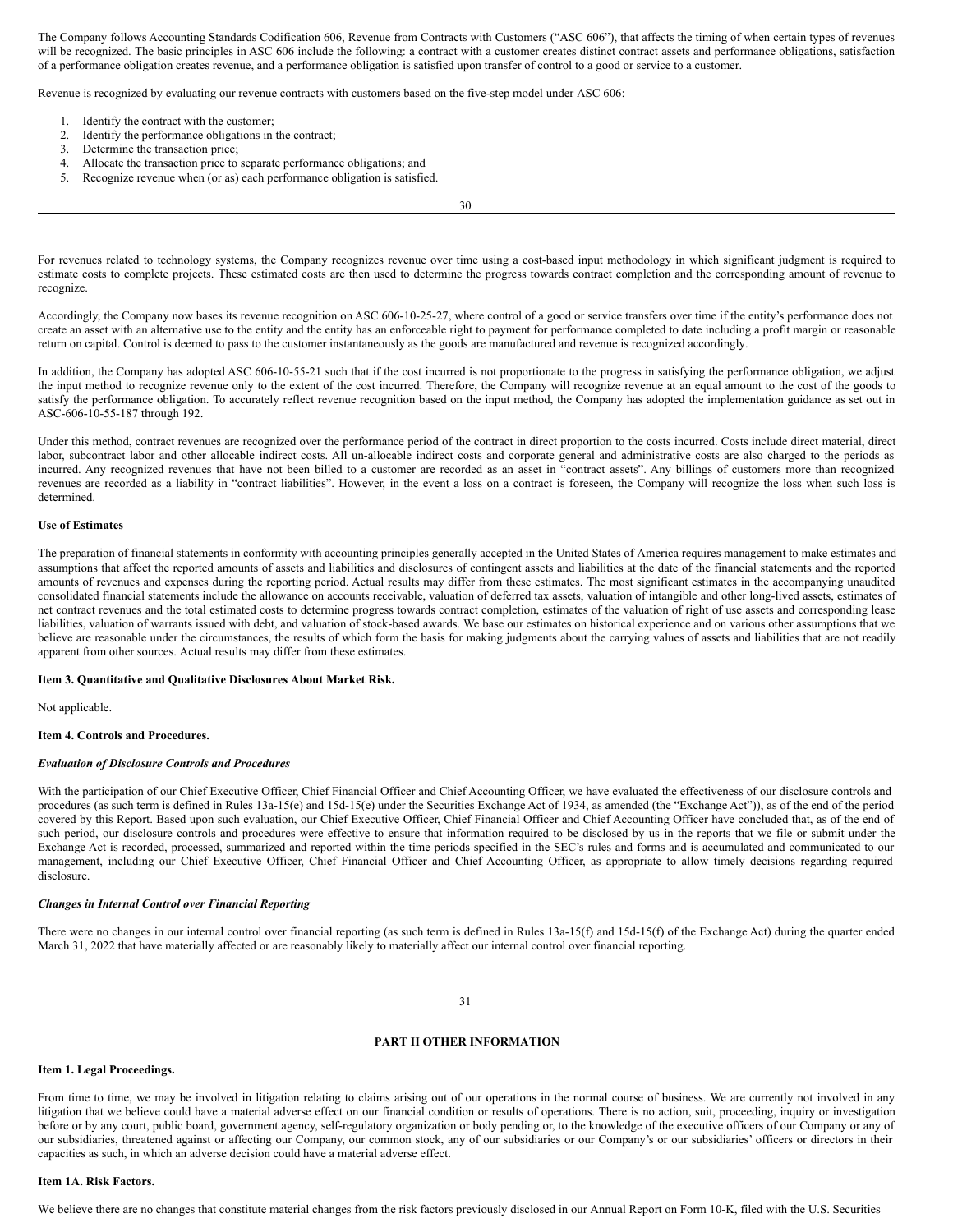and Exchange Commission on March 31, 2022.

## **Item 2. Unregistered Sales of Equity Securities and Use of Proceeds.**

None

## <span id="page-21-1"></span>**Item 3. Defaults Upon Senior Securities.**

There has been no default in the payment of principal, interest, sinking or purchase fund installment, or any other material default, with respect to any indebtedness of the Company.

## <span id="page-21-2"></span>**Item 4. Mine Safety Disclosures.**

Not applicable

## <span id="page-21-3"></span>**Item 5. Other Information.**

None

<span id="page-21-0"></span>32

## <span id="page-21-4"></span>**Item 6. Exhibits.**

| Exhibit No. | <b>Description</b>                                                                                                                                           |
|-------------|--------------------------------------------------------------------------------------------------------------------------------------------------------------|
|             |                                                                                                                                                              |
| $31.1*$     | Certification by the Principal Executive Officer of Registrant pursuant to Section 302 of the Sarbanes-Oxley Act of 2002 (Rule 13a-14(a) or Rule 15d-14(a)). |
| $31.2*$     | Certification by the Principal Financial Officer of Registrant pursuant to Section 302 of the Sarbanes-Oxley Act of 2002(Rule 13a-14(a) or Rule 15d-14(a)).  |
| $32.1**$    | Certification by the Principal Executive Officer pursuant to 18 U.S.C. 1350 as adopted pursuant to Section 906 of the Sarbanes-Oxley Act of 2002.            |
| $32.2**$    | Certification by the Principal Financial Officer pursuant to 18 U.S.C. 1350 as adopted pursuant to Section 906 of the Sarbanes-Oxley Act of 2002.            |
| $101.$ INS* | Inline XBRL Instance Document (the instance document does not appear in the Interactive Data File because its XBRL tags are embedded within the Inline       |
|             | <b>XBRL</b> document)                                                                                                                                        |
| $101.SCH*$  | Inline XBRL Taxonomy Extension Schema Document                                                                                                               |
| $101.CAL*$  | Inline XBRL Taxonomy Extension Calculation Linkbase Document                                                                                                 |
| $101.$ DEF* | Inline XBRL Taxonomy Extension Definition Linkbase Document                                                                                                  |
| $101.LAB*$  | Inline XBRL Taxonomy Extension Label Linkbase Document                                                                                                       |
| $101.PRE*$  | Inline XBRL Taxonomy Extension Presentation Linkbase Document                                                                                                |
| $104*$      | Cover Page Interactive Data File (formatted as Inline XBRL and contained in Exhibit 101)                                                                     |
|             |                                                                                                                                                              |

\* Filed herewith

\*\* Furnished herewith

<span id="page-21-5"></span>33

## **SIGNATURES**

Pursuant to the requirements of the Securities Exchange Act of 1934, the registrant has duly caused this report to be signed on its behalf by the undersigned, thereunto duly authorized.

Date: May 16, 2022

Date: May 16, 2022

## **DUOS TECHNOLOGIES GROUP, INC.**

| By: | /s/ Charles P. Ferry    |
|-----|-------------------------|
|     | Charles P. Ferry        |
|     | Chief Executive Officer |
| By: | /s/ Adrian G. Goldfarb  |
|     | Adrian G. Goldfarb      |
|     | Chief Financial Officer |

34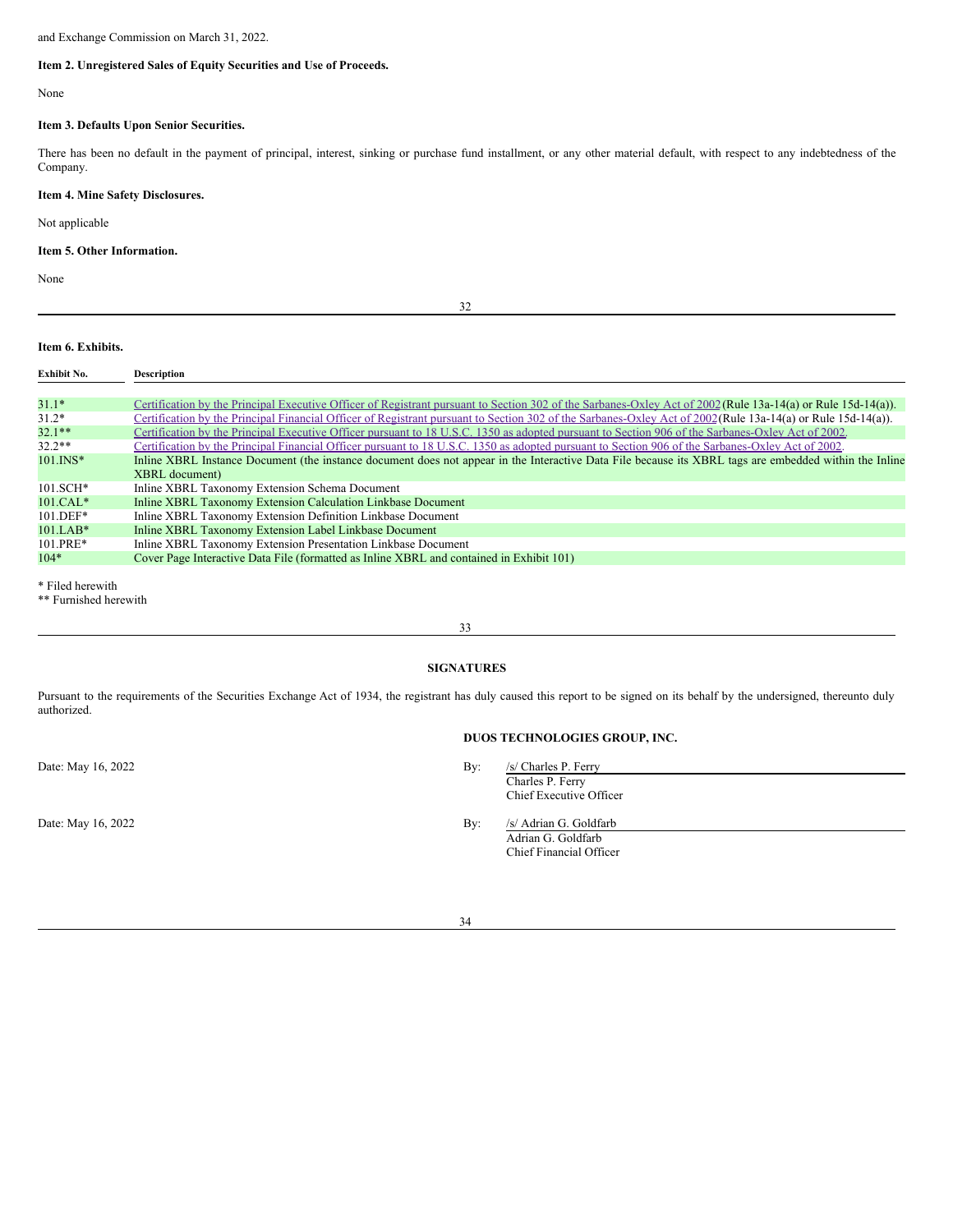## **CERTIFICATION OF PRINCIPAL EXECUTIVE OFFICER PURSUANT TO SECTION 302 OF THE SARBANES-OXLEY ACT OF 2002**

<span id="page-22-0"></span>I, Charles P. Ferry, certify that:

1. I have reviewed this quarterly report on Form 10-Q of Duos Technologies Group, Inc.;

2. Based on my knowledge, this quarterly report does not contain any untrue statement of a material fact or omit to state a material fact necessary to make the statements made, in light of the circumstances under which such statements were made, not misleading with respect to the period covered by this quarterly report;

3. Based on my knowledge, the financial statements, and other financial information included in this quarterly report, fairly present in all material respects the financial condition, results of operations and cash flows of the registrant as of, and for, the periods presented in this quarterly report;

4. The registrant's other certifying officer and I are responsible for establishing and maintaining disclosure controls and procedures (as defined in Exchange Act Rules 13a-15(e) and 15d-15(e)) and internal controls over financial reporting (as defined in Exchange Act Rules 13a-15(f) and 15d-15(f)) for the registrant and have:

- a) designed such disclosure controls and procedures, or caused such disclosure controls and procedures to be designed under our supervision, to ensure that material information relating to the registrant, including its consolidated subsidiaries, is made known to us by others within those entities, particularly for the period in which this quarterly report is being prepared;
- b) designed such internal control over financial reporting, or caused such internal control over financial reporting to be designed under our supervision, to provide reasonable assurance regarding the reliability of financial reporting and the preparation of financial statements for external purposes in accordance with generally accepted accounting principles;
- c) evaluated the effectiveness of the registrant's disclosure controls and procedures and presented in this report our conclusions about the effectiveness of the disclosure controls and procedures, as of the end of the period covered by this report based on such evaluation;
- d) disclosed in this report any change in the registrant's internal control over financial reporting that occurred during the registrant's most recent fiscal quarter that has materially affected, or is reasonably likely to materially affect, the registrant's internal control over financial reporting;

5. The registrant's other certifying officer and I have disclosed, based on our most recent evaluation, to the registrant's auditors and the audit committee of the registrant's board of directors (or persons performing the equivalent function):

- a) all significant deficiencies in the design or operation of internal controls which could adversely affect the registrant's ability to record, process, summarize and report financial data and have identified for the registrant's auditors any material weaknesses in internal controls; and
- b) any fraud, whether or not material, that involves management or other employees who have a significant role in the registrant's internal controls over financial reporting.

Date: May 16, 2022 By: /s/ Charles P. Ferry

Charles P. Ferry Chief Executive Officer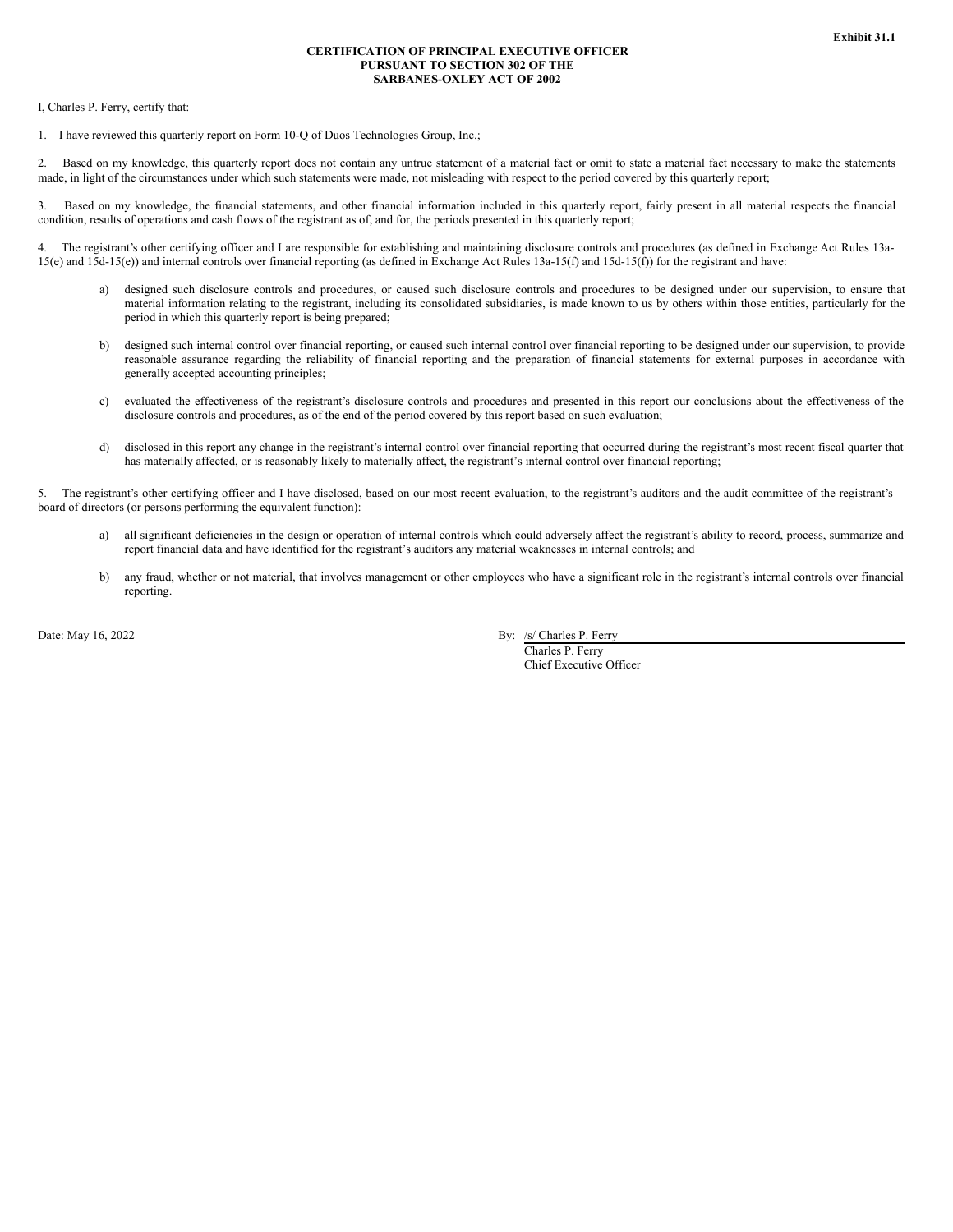#### **CERTIFICATION OF PRINCIPAL FINANCIAL OFFICER PURSUANT TO SECTION 302 OF THE SARBANES-OXLEY ACT OF 2002**

<span id="page-23-0"></span>I, Adrian G. Goldfarb, certify that:

1. I have reviewed this quarterly report on Form 10-Q of Duos Technologies Group, Inc.;

2. Based on my knowledge, this quarterly report does not contain any untrue statement of a material fact or omit to state a material fact necessary to make the statements made, in light of the circumstances under which such statements were made, not misleading with respect to the period covered by this quarterly report;

3. Based on my knowledge, the financial statements, and other financial information included in this quarterly report, fairly present in all material respects the financial condition, results of operations and cash flows of the registrant as of, and for, the periods presented in this quarterly report;

4. The registrant's other certifying officer and I are responsible for establishing and maintaining disclosure controls and procedures (as defined in Exchange Act Rules 13a-15(e) and 15d-15(e)) and internal controls over financial reporting (as defined in Exchange Act Rules 13a-15(f) and 15d-15(f)) for the registrant and have:

- designed such disclosure controls and procedures, or caused such disclosure controls and procedures to be designed under our supervision, to ensure that material information relating to the registrant, including its consolidated subsidiaries, is made known to us by others within those entities, particularly for the period in which this quarterly report is being prepared;
- b) designed such internal control over financial reporting, or caused such internal control over financial reporting to be designed under our supervision, to provide reasonable assurance regarding the reliability of financial reporting and the preparation of financial statements for external purposes in accordance with generally accepted accounting principles;
- c) evaluated the effectiveness of the registrant's disclosure controls and procedures and presented in this report our conclusions about the effectiveness of the disclosure controls and procedures, as of the end of the period covered by this report based on such evaluation;
- d) disclosed in this report any change in the registrant's internal control over financial reporting that occurred during the registrant's most recent fiscal quarter that has materially affected, or is reasonably likely to materially affect, the registrant's internal control over financial reporting;

5. The registrant's other certifying officer and I have disclosed, based on our most recent evaluation, to the registrant's auditors and the audit committee of registrant's board of directors (or persons performing the equivalent function):

- a) all significant deficiencies in the design or operation of internal controls which could adversely affect the registrant's ability to record, process, summarize and report financial data and have identified for the registrant's auditors any material weaknesses in internal controls; and
- b) any fraud, whether or not material, that involves management or other employees who have a significant role in the registrant's internal controls over financial reporting.

Date: May 16, 2022 By: /s/ Adrian G. Goldfarb

Adrian G. Goldfarb Chief Financial Officer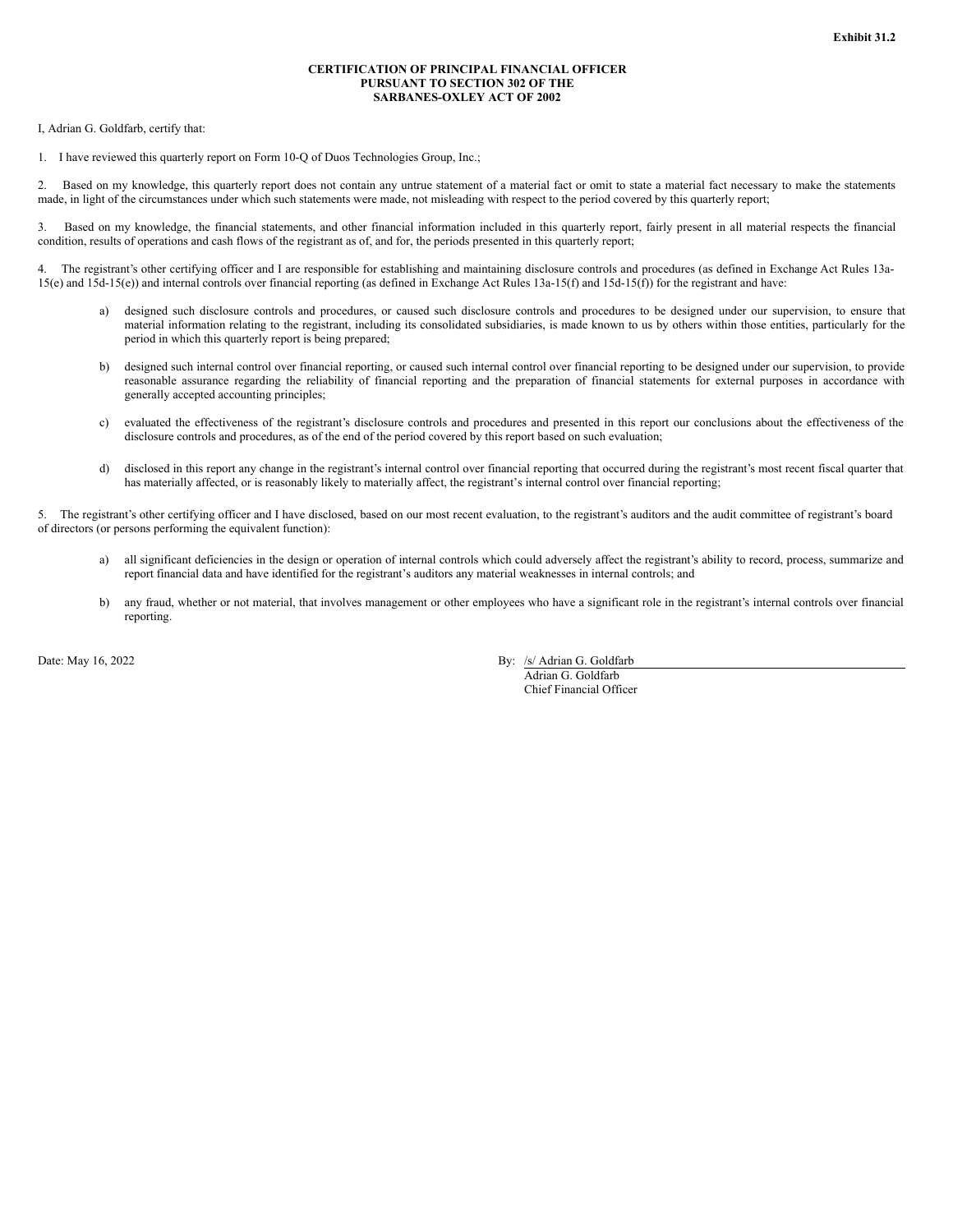### **CERTIFICATION PURSUANT TO 18 U.S.C. SECTION 1350, AS ADOPTED PURSUANT TO SECTION 906 OF THE SARBANES-OXLEY ACT OF 2002**

<span id="page-24-0"></span>In connection with this Quarterly Report of Duos Technologies Group, Inc. (the "Company"), on Form 10-Q for the period ended March 31, 2022, as filed with the U.S. Securities and Exchange Commission on the date hereof, I, Charles P. Ferry, Chief Executive Officer of the Company, certify to the best of my knowledge, pursuant to 18 U.S.C. Sec. 1350, as adopted pursuant to Sec. 906 of the Sarbanes-Oxley Act of 2002, that:

- (1) Such Quarterly Report on Form 10-Q for the period ended March 31, 2022, fully complies with the requirements of section 13(a) or 15(d) of the Securities Exchange Act of 1934; and
- (2) The information contained in such Quarterly Report on Form 10-Q for the period ended March 31, 2022, fairly presents, in all material respects, the financial condition and results of operations of the Company.

Date: May 16, 2022 By:*/s/* Charles P. Ferry

Charles P. Ferry Chief Executive Officer